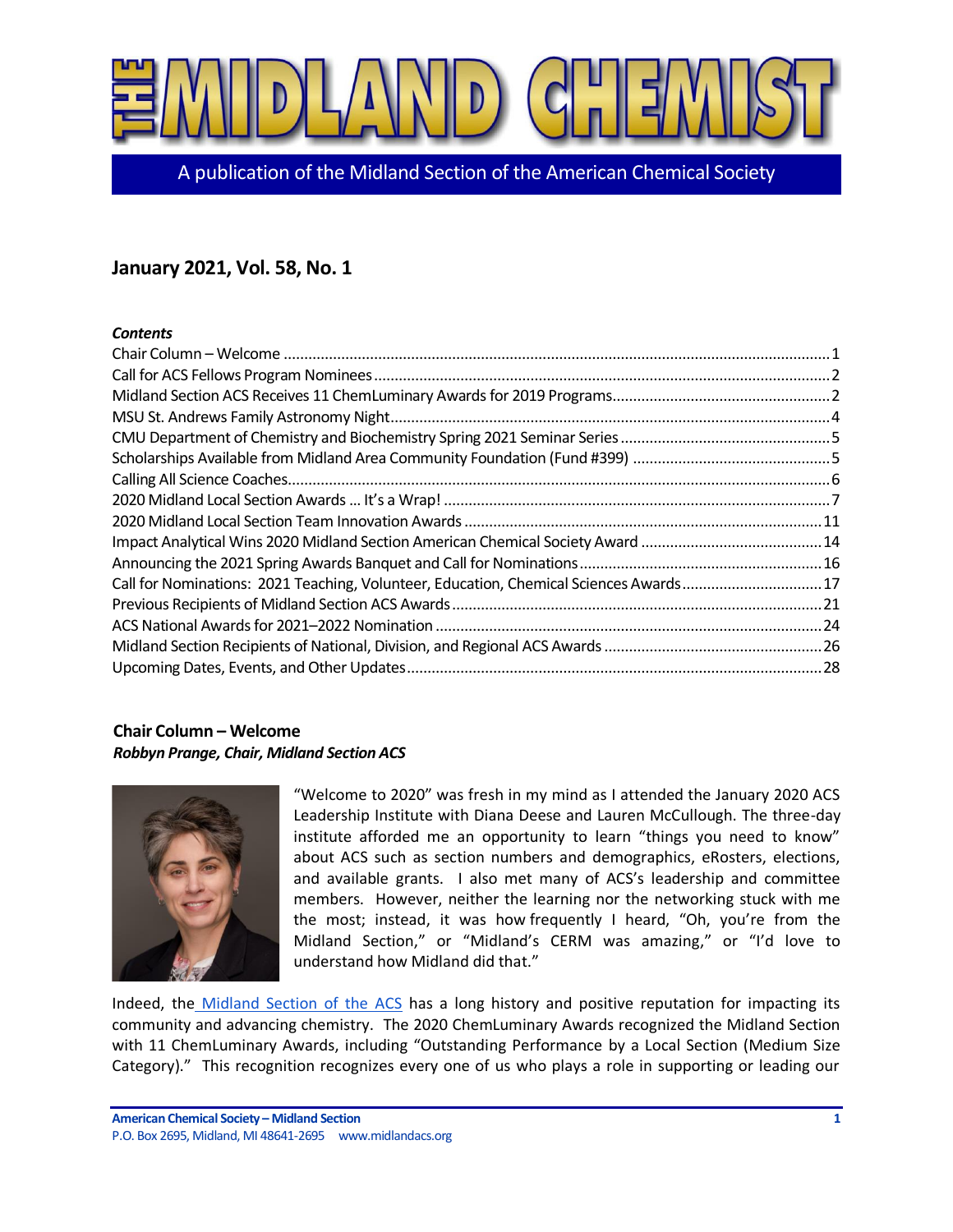programs, promotes education, and advocates for the Midland Section of the ACS. For that, I am grateful and thank you for your contributions.

As "Welcome to 2021" is fresh in our minds, I encourage you to consider how you will advance our local section ACS efforts this year. How might you approach the opportunities and learnings that lie ahead? Will you be part of ACS Spring 2021 – [Macromolecular Chemistry: The Second Century](https://www.acs.org/content/acs/en/meetings/acs-meetings/abstract-submission.html) (abstracts due January 19, 2021)? Will you learn about "[Chemistry in Coronavirus Research](https://pubs.acs.org/page/vi/chemistry_coronavirus_research)"? Will you be part of Chemists [Celebrate Earth Week](https://www.acs.org/content/acs/en/education/outreach/ccew.html) or become a [Science Coach?](https://www.acs.org/content/acs/en/education/outreach/science-coaches.html?sc=190304_k12_vanity_scoaches_postcard) Will you say yes to any of these or other volunteer opportunities within the Midland local section, from leadership and outreach to mentoring and networking?

I look forward to working with you in 2021 to ensure an eventful year for our Midland local section. Please always feel welcome to share your insights, ideas, or questions during our monthly Midland Section Board Meeting or by reaching out directly to me at [rprange@dow.com.](mailto:rprange@dow.com)

I wish you, your family and loved ones, good health and joy in 2021.

## <span id="page-1-0"></span>**Call for ACS Fellows Program Nominees** *Robbyn Prange, Chair, Midland Section ACS*

The Midland Section ACS Board is seeking nominees for the 2021 [ACS Fellows Program](https://www.acs.org/content/acs/en/funding-and-awards/fellows.html) which recognizes members for outstanding achievements in and contributions to science, the profession, and the Society. If you know of a local section member that meets these criteria, please submit their name and a brief description of how they meet the criteria to Robbyn Prange [\(rprange@dow.com\)](mailto:rprange@dow.com). The Board will review all nominees for the selection of a Midland Section ACS member nomination to the ACS Fellows Program (April 1, 2021 deadline).

## <span id="page-1-1"></span>**Midland Section ACS Receives 11 ChemLuminary Awardsfor 2019 Programs** *Amanda Palumbo, 2019 Chair, Midland Section ACS*



The Midland Local Section won *11 ChemLuminary Awards* for our **2019 programming** – *record setting!* This includes the award for Outstanding Performance by a Local Section (Medium Size) for the 8th consecutive year! The complete list of categories for which we received awards is shown on page 3. This recognition is a testament to the dedication of our volunteers and commitment to our community.

To my fellow Midland Section ACS Board members, various committee chairs, and esteemed volunteers – *THANK YOU* for your service to the ACS! Please make sure to forward this recognition announcement to your committee members, partners,

and participating volunteers and let them know how very much they are appreciated.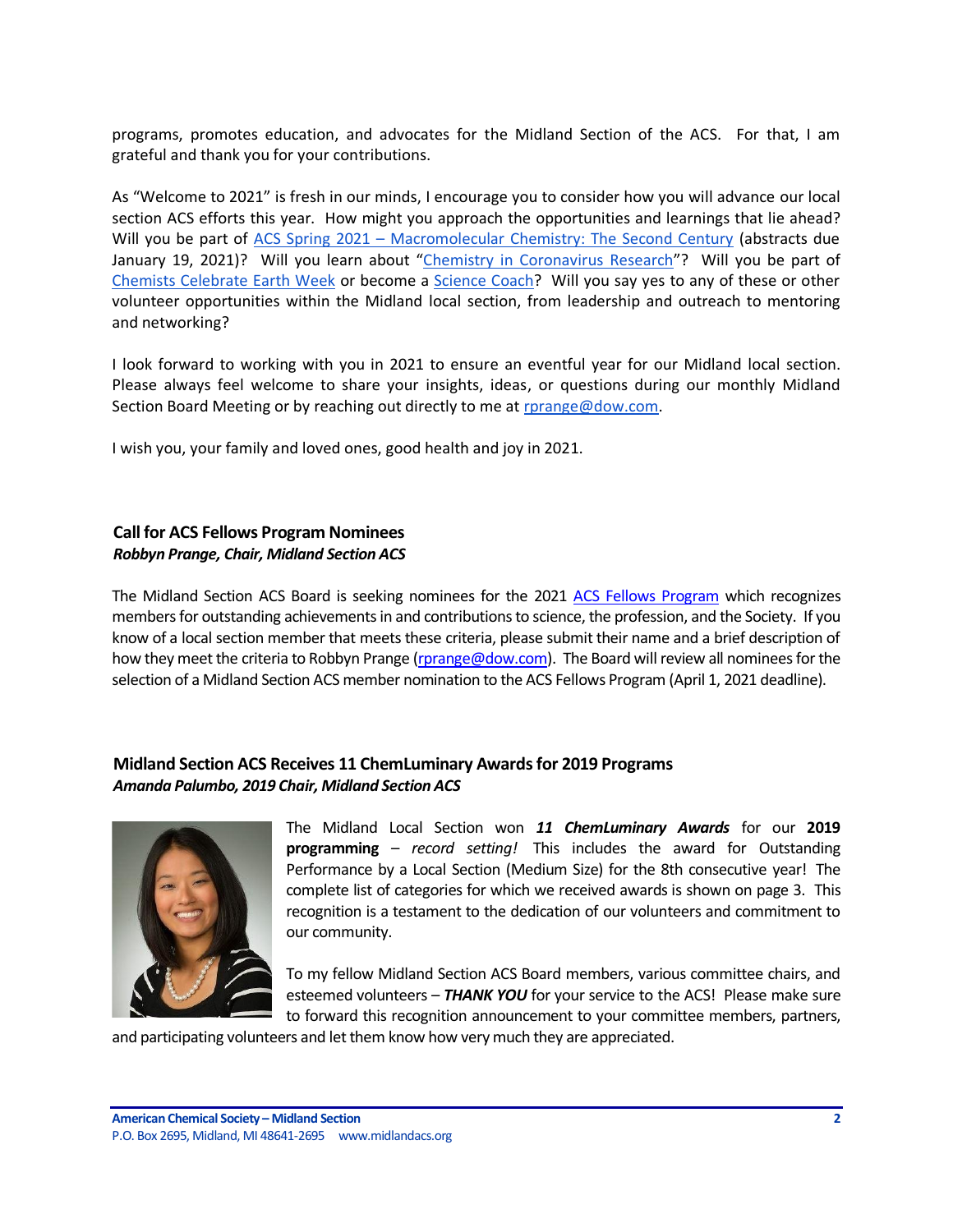The 22nd Annual ChemLuminary Awards ceremony was held as a virtual event on Wednesday, December 9, 2020, beginning at 4:00 PM. A number of our local section leaders and members were able to connect with fellow ACS members from across the country and to cheer ourselves on (and to cheer and congratulate other sections, too) as the awards were announced one after the other over the course of over an hour. You can watch the full ChemLuminary virtual awards ceremony [here](https://www.acs.org/content/acs/en/funding-and-awards/awards/community/chemluminary.html) or watch the 22-minute abbreviated [version](https://www.mjphd.net/Chemluminary2020.html) highlighting the 11 awards received by Midland Local Section.



- **Outstanding Performance by a Local Section (Medium Size)** for the 8th year in a row!
- **Chemists with Disabilities Inclusion Award** *"Creation of a Tactile 3D Printed Periodic Table in Braille & ASL"*
- **Outstanding Local Section Programming Related to the Promotion of Ethics in Chemistry** *"Centennial Museum Exhibit – Display on Unintended Consequences"*
- **Outstanding Continuing Public Relations Program of a Local Section** *"Public Relations for Midland Section 2019 Activities – Midland Chemist, Section Website, Social Media, Marketing Partners, News Outlets, Etc."*
- **Best Event or Activity Organized by, or Benefiting, the Applied Chemical Technology Professional Community** – *"2019 Central Regional Meeting – Mid-Michigan Technologist Group Programming and Events"*
- **Outstanding Leadership Development Program** *"Women Chemists Committee, Skills Beyond the Bench"*
- **Local Section Partnership Award/Marinda Li Wu Award** *"Public Museum Exhibition: Science Paints Our World, Chemistry and Arts"*
- **Most Innovative New Activity or Program** *"H2O Q – Citizen Science Water Quality Experiment"*
- **MAC Industry Engagement & Outreach** *"2019 Central Regional Meeting – Technologists in Industry Symposium"*
- **Best New Senior Chemists Activity within a Local Section** *"Silver Circle Midland Section Centennial Celebration"*
- **Fostering Interactions between Local Sections and Student Chapters** *"Events and Partnerships with Women Chemists Committee, CERM 2019, Mid-Michigan Technologist Group, CMU/Midland Section Joint Meeting"*

Congratulations to all of our members, volunteers, and community partners for your efforts in 2019. Well done, and thank you, again!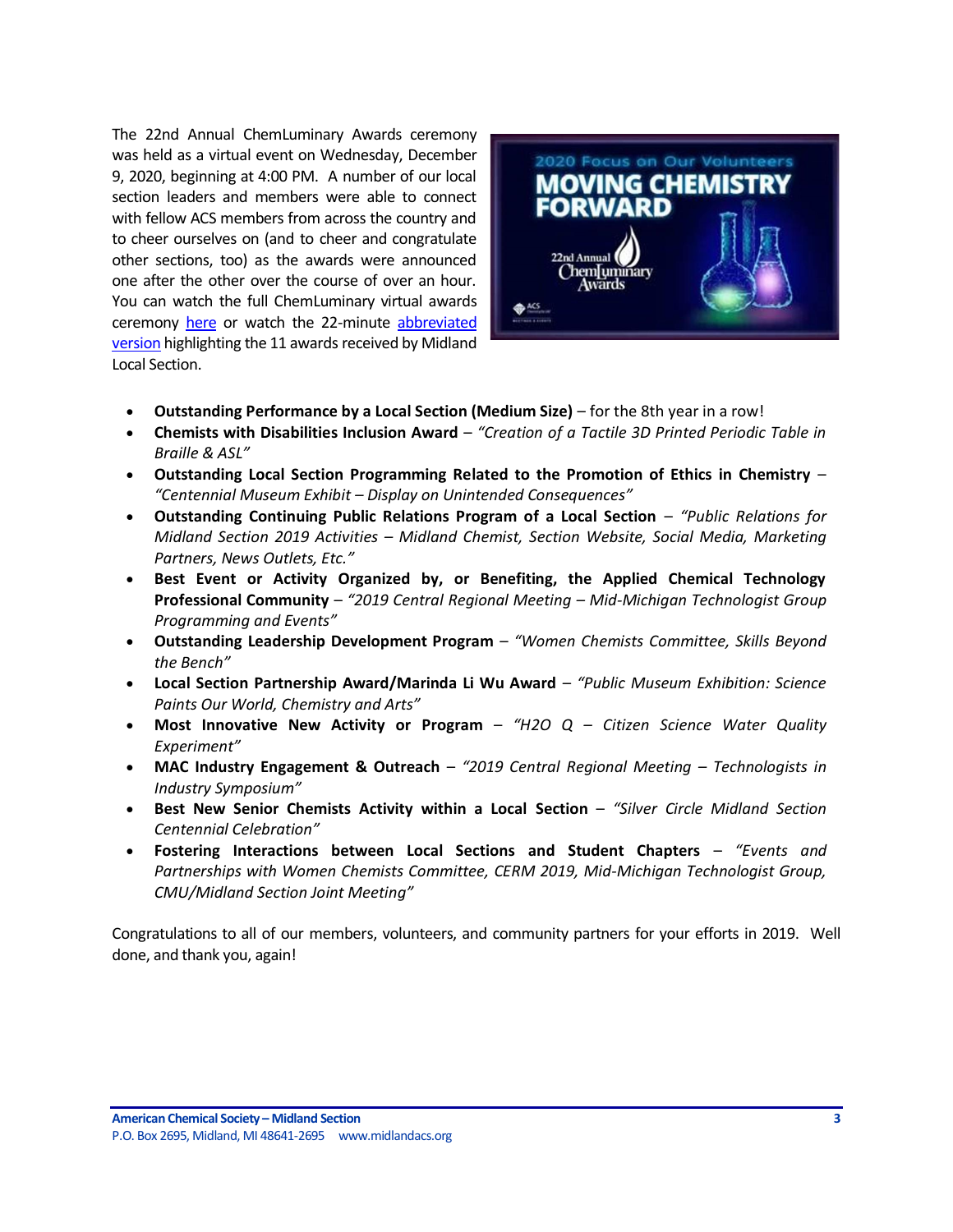## <span id="page-3-0"></span>**MSU St. Andrews Family Astronomy Night** *Clare Light, Project/Event Coordinator, MSU St. Andrews*

Family Astronomy Night, *Our Marvelous Moon*, Wednesday, January 13, 2020, 7:00 – 8:30 PM. Free virtual event. For more details, please visit: <https://msu.zoom.us/j/93351955313> and enter the password MSU. For any questions, please contact Clare Light a[t lightcla@msu.edu](mailto:lightcla@msu.edu) or 989-374-9904.

Did you know that both the size and the distance of the Moon were already known to ancient astronomers over two thousand years ago? Why are there "seas" on the Moon when we think that it has no liquid water? Why is the "far side" of the Moon so different from the "near side?" And what about the "dark side" of the Moon? (They're not the same.) What kind of details should you be able to see on the Moon without a telescope, and how and when should you look? Are you aware that numerous countries (not just the USA) have sent space missions to the Moon?



Are you able to find the "Winter Hexagon" and all its parts (like Orion,

Gemini, and Taurus) in the sky? Have you heard that January offers the best opportunity to see the planet Mercury since the spring of last year? Join us on Wednesday, January 13, at 7:00 PM EST via Zoom to learn more!

## **Join Link:** [https://msu.zoom.us/j/93351955313](http://r20.rs6.net/tn.jsp?f=001N4sGryAWEqST1g1ZcoWGqQCU-p00v9NPfVutXWvjlOFBwv4Wrn39OK0AvKl3TMQ4RYbaRdrolpP8MOFHgMZ-xyEirD4KqqlyO_zPcxbU1eOKWUasEQG9aSh8npRhTnnTks_tw3kCFIu8PXGF3UtJ9T88OpfakjBg&c=ETnG81kc3Q9ineuAlz1-Y3XuB3-koFZfhfLr2plE56T8vPXpTRWhkg==&ch=lfuaap4PCJQ17h8g-OztlzUoxZUoXeiUEWqgU5MSUphIsb6PkG8faw==) **Password:** MSU

Families with school-age and older children are invited to join us virtually for a presentation focused on our wonderful Moon. Last November, we described a number of interesting things that we can learn about the Moon's orbit just by watching what it does over time, even without a telescope. This month, we will learn more about the Moon itself. We will show how both the size of the Moon, and how far away it is, were first measured thousands of years ago, without any telescopes! We will also show what details you can see on the Moon with your unaided eye and a simple pair of binoculars. We will describe what scientists have learned through telescopic observations and images taken by spacecraft. Finally, we will end with a summary of the most recent missions to the Moon.

As always, we will show you how to find the planets and other cool things in the sky this month and into February. Have you noticed that Jupiter has just passed Saturn in the sky, and Mercury has passed by both of them? Have you seen Mars in the south or brilliant Venus lighting up the morning sky? Are you able to use the Winter Hexagon to unlock the winter sky? We will help you see all of these things for yourself.

**Attention students!** MSU St. Andrews participants in the Great Lakes Bay Region **[STEM Pipeline Passport](http://r20.rs6.net/tn.jsp?f=001HT6mNv5a7RV1RNoPppTmZp-BVIvd8H9JqmM-zN831bNEIPTU-zs1bSYfkpiM8PsgAcR2VxgtIO1oyKxBTKTJeAciraBN6bEaOui_W6uXJSllc2Bp8iiwYjiV871GonHhm1oMpRWFQ67JWDXmOBMrAWd9_g8YI5OKRyOWhRpljUBnispyfMwQh452v_lrWyT-jBfHRyrZtzolbvyKemuXJQ==&c=R-aADM4flVO1AGNVI9M35rwryU584TdGqYp42wqkLz6mgDSL5xUeHA==&ch=pF77tp8sEijA4SYl8mpHXvGqTdTtGVc7-jDLb6iUcCQ1PmW-OA39UQ==)** program.

Also, please like MSU St. Andrews on Facebook: [https://www.facebook.com/MSUStAndrews/.](https://www.facebook.com/MSUStAndrews/) Thank you.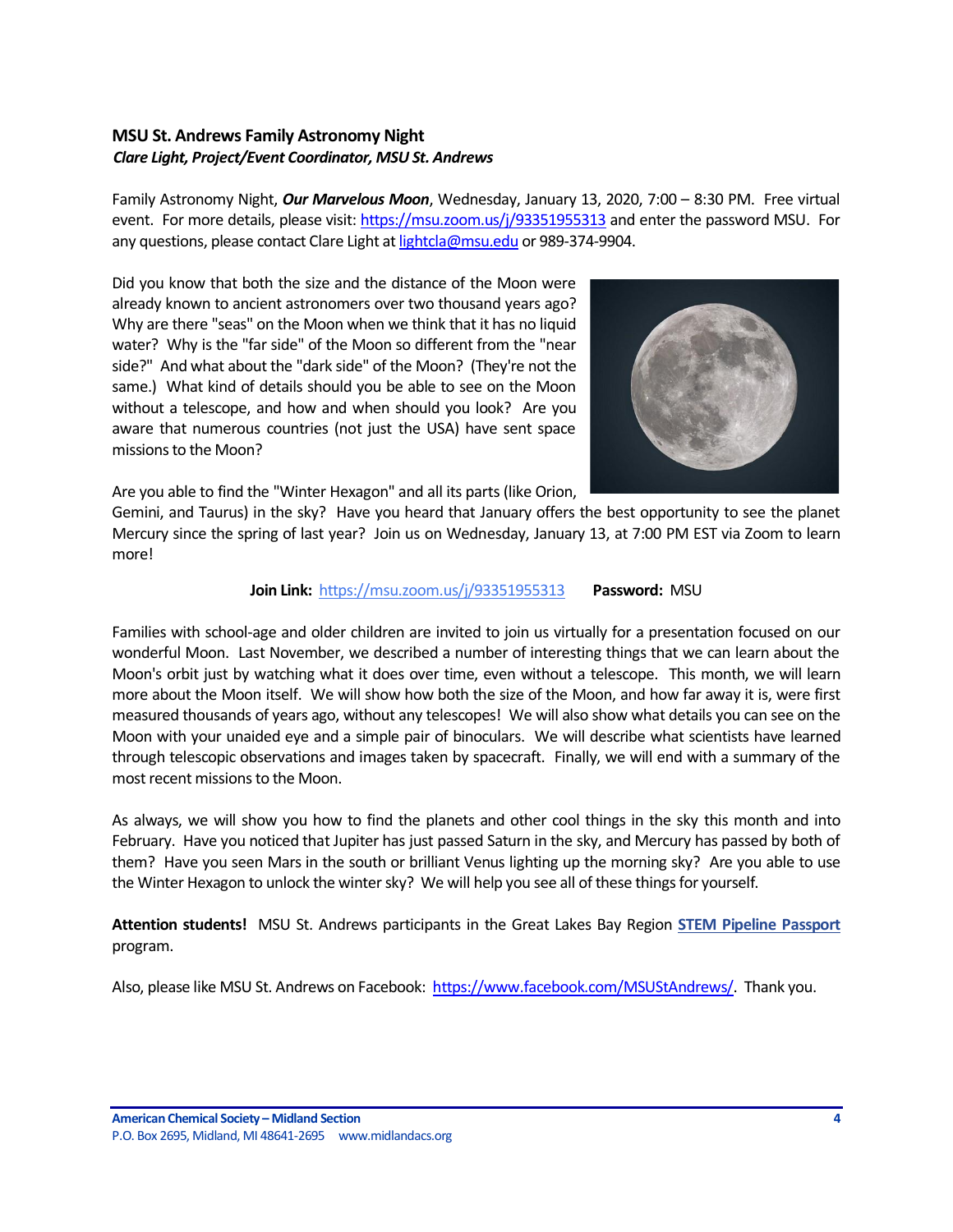## <span id="page-4-0"></span>**CMU Department of Chemistry and Biochemistry Spring 2021 Seminar Series** *Ben Swarts, Associate Professor, Central Michigan University*

The Department of Chemistry and Biochemistry of Central Michigan University is pleased announce its virtual seminar series this semester with some great speakers lined up, including a couple of C&EN's Talented Twelve, Steven Townsend from Vanderbilt University and Alison Narayan from the University of Michigan. In addition, a CMU MS alum, Jennifer Shomaker, now at the University of Wisconsin, Madison, will be one of the speakers. Although the schedule is still being filled in, the table below includes the plans that are in place today.

All are welcome and encouraged to join in these virtual WebEx seminars. Just click on the following link: [http://cmich.webex.com/meet/swart1bm.](http://cmich.webex.com/meet/swart1bm) All of the seminars are scheduled for 4:00-5:00 PM on Mondays on the dates indicated below. For any questions, please contact Ben Swarts a[t ben.swarts@cmich.edu.](mailto:ben.swarts@cmich.edu)

| Date      | <b>Speaker</b>           | <b>Institution</b>              | Title |
|-----------|--------------------------|---------------------------------|-------|
| 2/1/2021  | Prof. Steven Townsend    | Vanderbilt University           | TBA   |
| 2/15/2021 | ---                      |                                 | ---   |
| 3/1/2021  | ---                      |                                 |       |
| 3/15/2021 | Prof. Jennifer Schomaker | University of Wisconsin Madison | TBA   |
| 3/29/2021 | ---                      |                                 | ---   |
| 4/12/2021 | Prof. Marcos Pires       | University of Virginia          | TBA   |
| 4/26/2021 | Prof. Alison Narayan     | University of Michigan          | TBA   |

# <span id="page-4-1"></span>**Scholarships Available from Midland Area Community Foundation (Fund #399)** *Gina Malczewski, Outreach, Midland Section ACS*

The Midland Section ACS is once again offering two scholarships of \$1,500 each to students who apply to Fund #399 at the Midland Area Community Foundation. Officially, the fund is intended to "Provide financial support to college students seeking academic degrees in the chemical sciences at colleges and universities in the state of Michigan. The local section's area is Midland, Bay, Saginaw, Gratiot, and Isabella Counties as of this writing, but may be expanded. Eligible students will be those majoring in a chemical science who are entering the sophomore, junior, or senior level of study, and are a high school graduate from the section's geographical area. The requirements for receiving a scholarship will be based on academic achievement and potential for contributions to the chemical sciences."

Applications are now being accepted through February 15, 2021. Applicants will need transcripts and recommendation letters, as well as an essay about their reasons for studying in a chemical field and their thoughts about future plans. The link to apply i[s https://www.midlandfoundation.org/scholarships/](https://www.midlandfoundation.org/scholarships/)

And, yes, you CAN contribute to the scholarship fund! To do so, please go to: [https://www.midlandfoundation.org/fund/midland-section-american-chemical-society-endowed-scholarship](https://www.midlandfoundation.org/fund/midland-section-american-chemical-society-endowed-scholarship-fund-399/)[fund-399/](https://www.midlandfoundation.org/fund/midland-section-american-chemical-society-endowed-scholarship-fund-399/)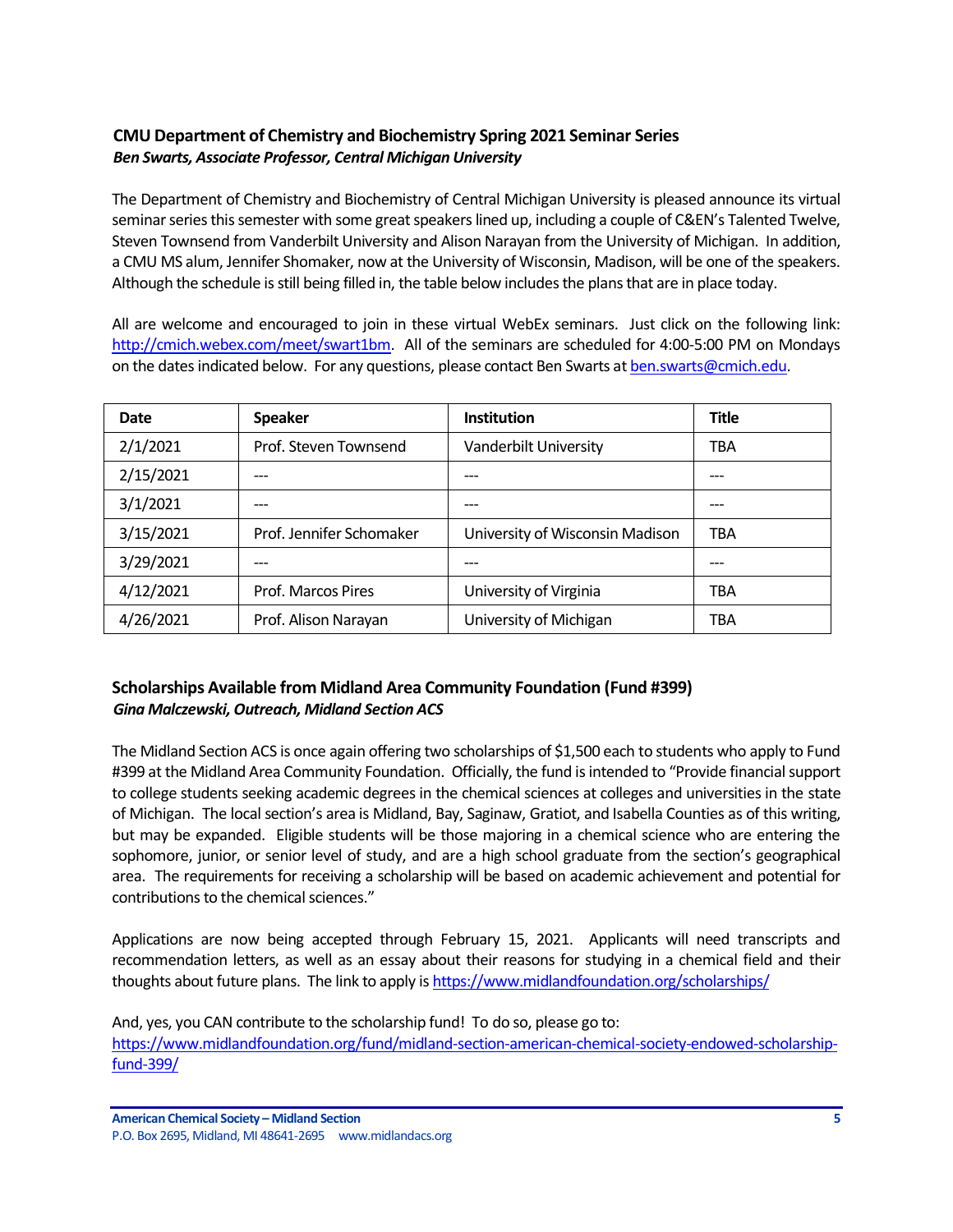Considerations/recommendations for applicants: More lengthy academic records are easier to assess, so upper classmen may have an advantage. Recommendation letters should be strong and positive! Examples of "Chemical Sciences" are chemistry, biochemistry, and chemical engineering. It is advisable to "get personal" in your essay and describe your career/life goals.

If you have any questions (about applications or donations), please contact Gina Malczewski at [reginamalczewski@gmail.com](mailto:reginamalczewski@gmail.com) or Heather Crowl at the Midland Area Community Foundation.

## <span id="page-5-0"></span>**Calling All Science Coaches** *Gina Malczewski, Outreach, Midland Section ACS*

First suggested by our own Tom Lane when he was National ACS president in 2009, the ACS Science Coaching program has been going strong for about 10 years now. Midland was part of the initial pilot program. Several of us have been coaches the entire time and enjoy the opportunity to interact with local educators.

The premise of the program is that teachers may benefit from a relationship with a professional scientist in several ways – personal support to build a "comfort level" with curriculum topics, assistance with chemical hazards (think old stock rooms), help with science fairs, or visits to classrooms. The teacher determines the form the "coaching" will take. Any area educator can participate, once they join AACT (the ACS American Association of Chemistry Teachers, covering all K-12 teachers of science) for \$50/year. Membership allows the educator access to online resources added by teachers themselves, including activities with curriculum alignment, and associated worksheets. Coaching is a school year-long commitment, requiring at least six meetings between the coach and teacher. The program provides \$500 of cash support or in-kind science supplies for the participating teacher.

Due to privacy concerns, the National ACS cannot notify us of all our local fellow coaches. If you are a coach, contact Gina Malczewski at [reginamalczewski@gmail.com](mailto:reginamalczewski@gmail.com) if you wish to pool resources, or get ideas from other coaches. One effort being considered area-wide in this time of COVID-19 restrictions is a virtual teacher workshop, so we would like to recruit as many educators as possible to participate (and you could help!).

If you are not currently a coach or a participating teacher and are interested in becoming one for the 2020- 2021 school year, please feel free to contact Gina and/or visit these related websites:

<https://teachchemistry.org/> <https://www.acs.org/content/acs/en/education/outreach/science-coaches.html>

Thanks to all our participants – for your enthusiasm, and for your patience – as we work through creative ways to help our education community during this unusually challenging time. Those of us who coach really enjoy these special connections!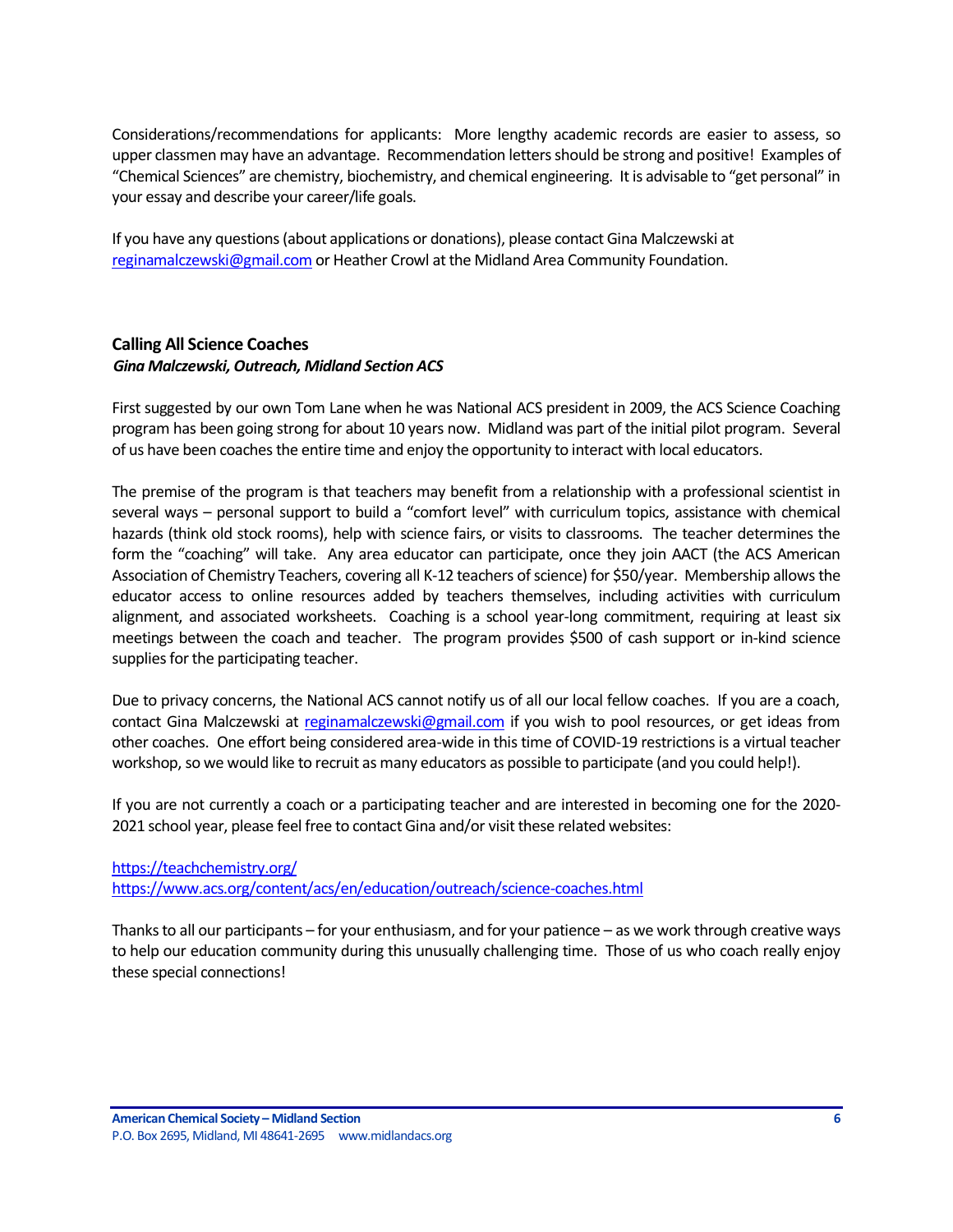## <span id="page-6-0"></span>**2020 Midland Local Section Awards … It's a Wrap!** *Diana Deese, Awards Committee Chair, Midland Section ACS*

Well, 2020 was certainly a challenging year! We were not able to hold the annual awards banquet in May, but we were able to present (in a proper social distancing manner) the usual suite of awards to some very welldeserving individuals and teams, as follows.

## **Outstanding Achievement and Promotion of the Chemical Sciences (Two recipients in 2020)**



## **Dr. Christian Goralski, Dow Chemical Company (Retired)**

Dr. Goralski is perhaps best known in the academic circle for his work on the use of achiral and chiral hydroborating agents in organic synthesis. His research has led to the discovery of an array of reactions using Boron chemistry: asymmetric synthesis of β-amino alcohols, HPLC separation of β-amino alcohols, discovery of selective and powerful reducing agents, and chiral auxiliaries synthesized from terpene epoxides, just to name a few.

Chris has contributed to the Midland local section through his service as treasurer, secretary, chair-elect, and section chair, one of the few members to have held all of these positions. A few of the programs organized by Chris and the

program committee during 1977 were "Chemistry and Analysis of Materials Utilized in Laser Fusion Research" by Robert Nolan, KMS Industries, Ann Arbor MI; "Occupational Stress Among Chemists" by Professor Joy V. Reeves, Stephen F. Austin State University, Nacogdoches, TX; and "Chemistry and Art" by Alfred Bader, President, Aldrich Chemical Co., Milwaukee, WI.

In 1982, Chris was the chair of the ACS Central Regional Meeting and brought in several Nobel prize recipients as speakers, and the XVI Organosilicon Symposium, which included every one of the previous National Kipping Award winners as a speaker or session chair.

Chris served on the Editorial Advisory Board of *Organic Process Research and Development* and as a reviewer for 16 years (2000-2015) helping this journal to become the leading journal in organic process chemistry.



## **Dr. Bradley Fahlman, Central Michigan University**

Dr. Fahlman joined the CMU Department of Chemistry and Biochemistry in 2002 and was promoted to the rank of Associate Professor in 2005 and Full Professor in 2010. He is an internationally recognized chemist in the field of inorganic energetic nanomaterials research accomplishing a record of peer-reviewed scientific publications in high impact journals including but not limited to *Journal of the American Chemical Society (JACS)*, *Carbon*, *ACS Nano*, and *Chem. Mater*. He has coauthored over 72 peer-reviewed publications with an h-index of 21 and 1920 citations. Dr. Fahlman has continuously received peer-reviewed nationally competitive research awards from an impressive list of various funding agencies.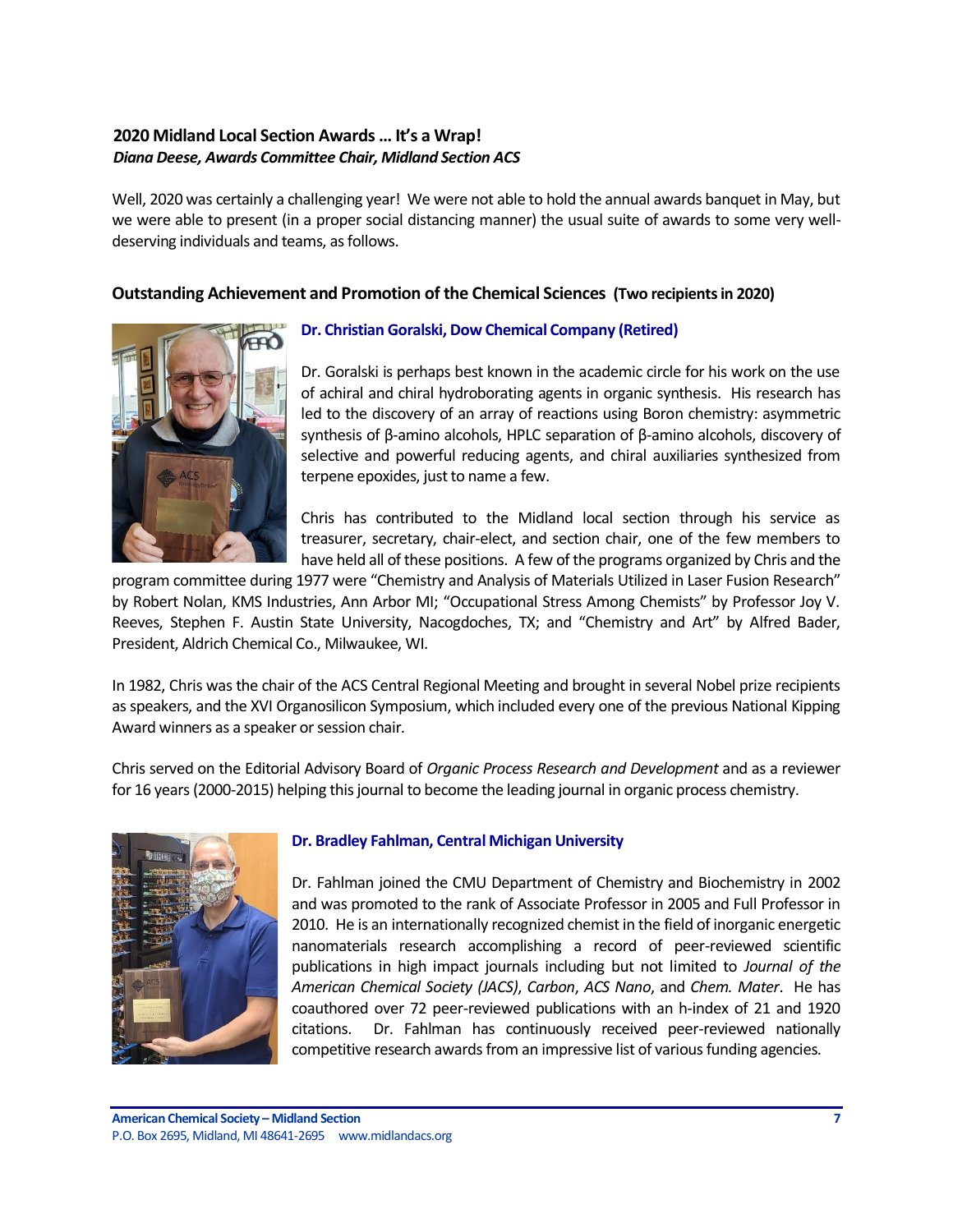Brad has published two textbooks for promoting chemical sciences: *Chemistry in Context* (ACS/McGraw Hill, 9th & 10th eds., 2017 and 2020), and *Materials Chemistry*, Fahlman, B.D., Springer Nature: New York, 3rd ed., 815 pp., 2018 … which received the 2008 Textbook Excellence Award by the Text and Academic Authors Association, demonstrating his diligent effort and significant achievement in promoting the chemical sciences.

Some of the other awards that Brad has received include the IUPAC Young Observer (Istanbul, Turkey, 2013), the recipient of the College of Science and Engineering Award for Outstanding Teaching (2017), the CMU Provost's Award for Research Excellence (2005), and CMU Research Excellence Fund (2003).

It goes without saying that Brad is a consummate mentor to a broad spectrum of chemistry enthusiasts, and it is because of Brad that I am the current chair of the awards committee as he convinced me to take over the position when he left for a sabbatical … over a decade ago!

## **Outstanding Achievement in the Promotion of Diversity in Chemistry, Related Sciences, and Engineering**



## **Dr. Anja Mueller, Central Michigan University**

Dr. Mueller joined the CMU Department of Chemistry and Biochemistry in 2005 and became the third tenured female faculty member within the department.

She was a co-PI for NSF grants titled "Enhancing STEM Education with Environmental Experiments: A Multi-Institution, Cross-Curricular, and Cross-Disciplinary Initiative," and, "CCLI Type 1: Enhancing Undergraduate Chemistry Education through Incorporation of Research-Based Environmental Experiments." She has always worked diligently to secure research and educational grants to enhance CMU's STEM education programs.

Dr. Mueller has mentored seven economically disadvantaged high school students during the last 13 years through the ACS SEED program. A majority of these SEED students were female and/or minority. It is to be noted that most of her female students have either joined the professional workplace or top-ranking Ph.D. or professional programs, such as Dow Chemical, Michigan State University, Baylor College of Medicine, etc. Many of them have also received scholarships and awards (e.g., Sophie Bedford, Capitol Scholars in 2018; Ashley Plank, Undergraduate Presentation Grant in 2018; Leighla Line, Best Poster Award, 3rd prize, CERM 2013; and Lia Koski, Outstanding Student Paper in 2009). Her intensive effort on mentoring includes junior female faculty members and is clearly outside the scope of her formal faculty job responsibilities.

Anja has actively participated in events that address gender equity and women in the professional workplace, such as "Women Professors at CMU," a panel organized by the RSO "Society of Women in STEM" (2015). Dr. Mueller also served/serves as the college active learning mentor, active learning committee secretary and chair, and the departmental curriculum committee chair, reflecting her academic leadership spirit. Through these service activities, she has gained a reputation for creating a positive and inclusive environment for broad participation. She also demonstrates how women in academia can push the boundaries of gender equality and take a significant leadership role in a traditionally male-dominated academic field.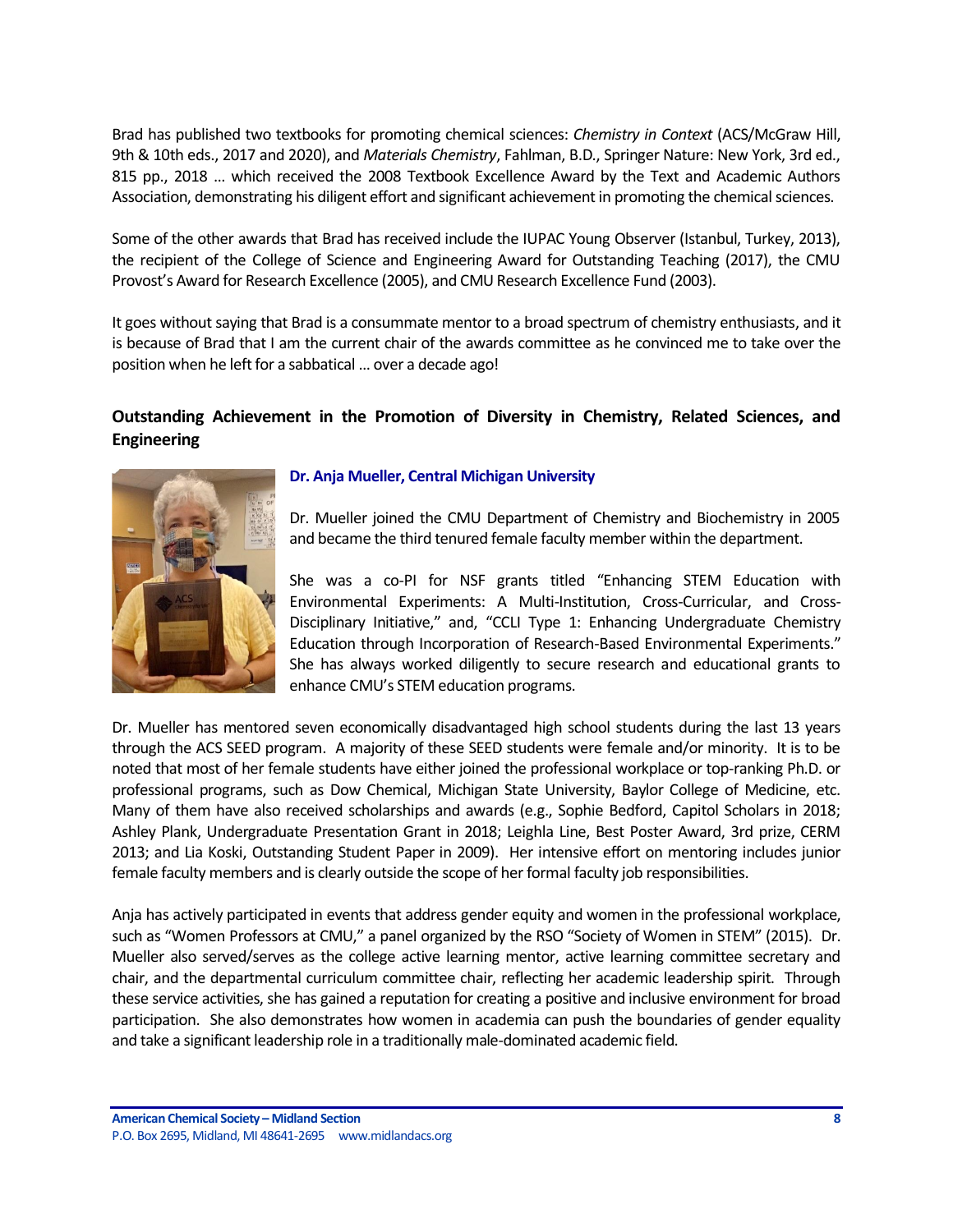## **Outstanding Elementary Level Science Teaching**



#### **Amy Crosby, Kolb Elementary, Bay City**

The repeated words used to describe Amy are amazing, inspiring, and encouraging! The fun her students have learning about science topics spills over to subsequent grade levels and teachers pay respect to the passion for science she instills in her students. She did a "Save The Earth" theme for this year's Christmas tinsel tree using all recycled materials that her students found from the playground or brought from home. It was hands-on and used science to teach important life-skills while demonstrating ways to improve our planet.

She is great at integrating science with art and math to further make lessons fun. Amy's imaginative, engaging, and dedicated teaching style results in students that have a joy for learning and are excited to be a part of the STEM pipeline! Not only are they learning about how to be scientists, but engineers and technology specialists, too!

### **Science Education Volunteer of the Year**



#### **Michelle Rivard, Dow**

Michelle is simply a one-woman powerhouse for promoting chemistry within the local and national community. Michelle's various positions on the Mid-Michigan Technician Group include Director, Treasurer, Co-Chair, and Chair.

Michelle has been the Program Committee Chair responsible for technician education programs including Science Cafés, dinner lectures, career development seminars and Lunch-and-Learns, ACS Day at the Midland County Fair Committee Chair for almost 10 years, the Co-Chair of the Kids and Chemistry/Outreach Committee, and Camp Coordinator for "Science

Works!" (a four-day STEM camp at Delta College). She always ensures that the programs are interactive and entertaining … and they have been instrumental in the local section receiving dozens of ChemLuminary awards over the years. Michelle is also involved with scholarship committees, writes CCA grants, is part of the Delta College Chemical Technology Advisory Board, and is involved with the evolution of the criteria and rubrics for the committees on which she serves in an effort to keep them relevant, current, and viable.

On the national stage, Michelle is involved with Project SEED (serves as the local chair) and she serves as liaison to the Committee on Corporation Associates. Michelle has been an invited presenter at Pittcon (conducting teacher workshops at Science Week since 2013) and has been involved with the ACS "Science Coach" program since 2010. Annually, Michelle easily serves over 300 hours volunteering for chemistry outreach and programs to promote chemistry and the related sciences. Michelle had received the MMTG Outstanding Volunteer Award multiple times and was honored with the ACS National Chemical Technician Award in 2018.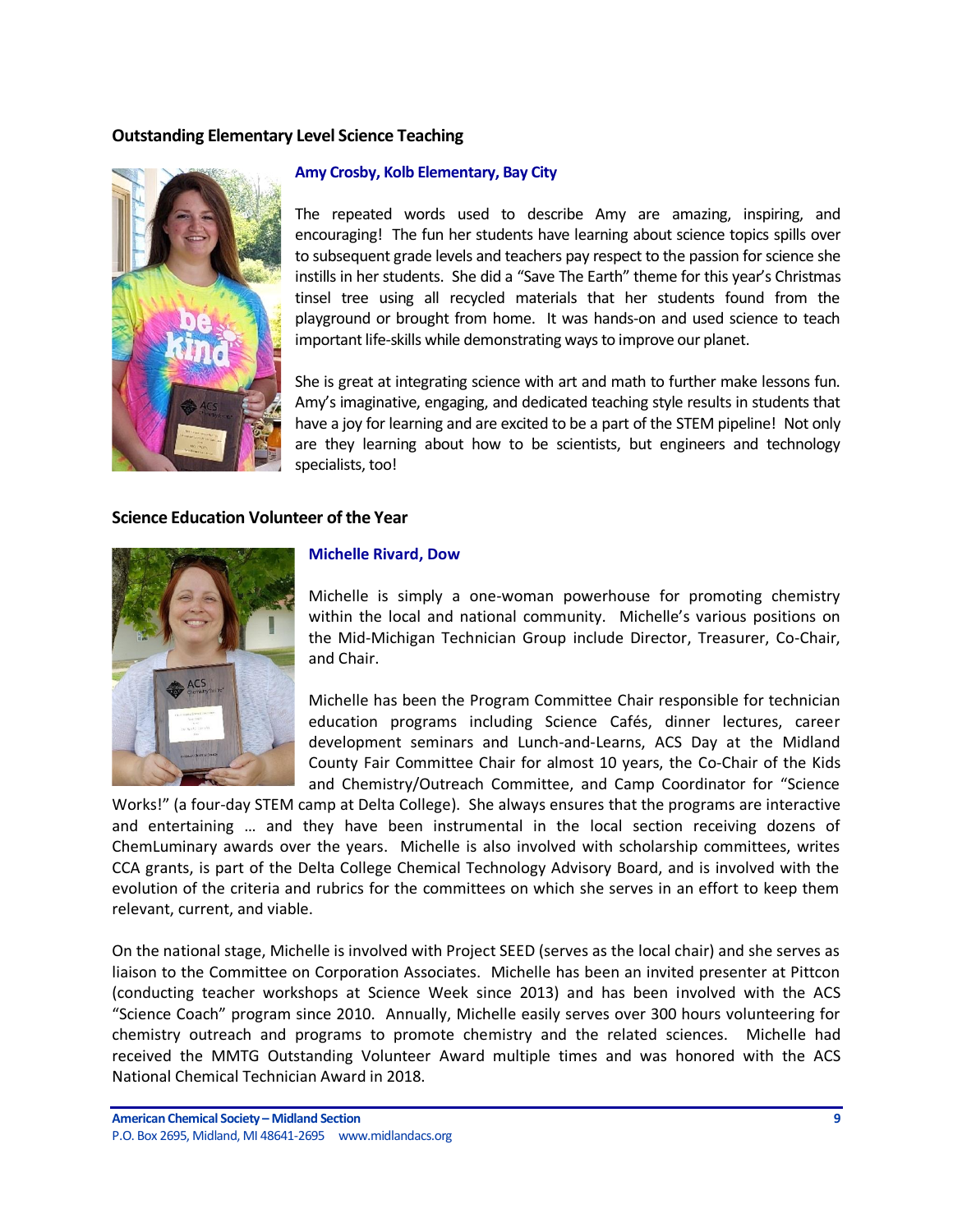She is a diligent volunteer, often being the person who ultimately ensures that every single task is assigned or completed to perfection. Michelle is innovative, anticipates problems, suggests solutions, and finds ways to get things done, often while being under the constraints of very challenging budgets. She is very approachable and has a well-deserved reputation for being dependable and interested in new challenges. Her tireless energy and enthusiasm and her ability to excel at any task she undertakes is exemplary.

## **Outstanding Chemical Technician**



#### **Heidi Clements, Dow**

Beginning as a technician working in the Dow core team responsible for heterogeneous catalyst development and characterization, Heidi is now the leader for the polyolefin and alkoxylation high throughput analytical laboratory. She has a reputation for rigorous questioning of results, high quality data, organization, and a tremendous aptitude for the analytical sciences. Her primary responsibilities include leadership of the analytical workflows and supporting high-throughput synthetic equipment for which the duties are multifold, including prep, analysis, and archiving of over 25,000 samples per year, complex maintenance of tools as well as identification of new assets or upgraded capabilities, and oversight of supporting lab personnel. Heidi navigates these elements flawlessly.

Heidi has become the lab point person, learns new characterization techniques, establishes protocols for data integrity, as well as expertly executing routine analyses. Her skills and initiative have proved to better the organization. For example, she emplaced a sample submission file-storage system to allow analysts to better understand the samples, their hazards, and the data being sought by the customer. Project team members regularly express that they get their results faster and with better reproducibility than ever before in the HTR capability's 15-year history. This improvement in efficiency is a direct result of Heidi's relentless efforts and strong organizational leadership skills.

Heidi proactively engages colleagues and other subject-matter experts from across Dow to help improve on lab best practices and analytical techniques. Her initiative is second-to-none, and her creativity and innovative problem-solving skills ensure that our solutions are robust and effective. Further, she works well with external vendors to identify cutting-edge new equipment that allows expansion of capabilities, and she has led several capital projects to purchase and install these new analytical tools in the labs. Despite some of the significant challenges faced during install and networking of these tools, Heidi remains a positive and upbeat influence, refusing to back down despite the difficulties. She works with colleagues in Chemical Science and across Dow to find solutions to those challenges, and several of our newest pieces of equipment are delivering critical project results precisely because of her tenacity.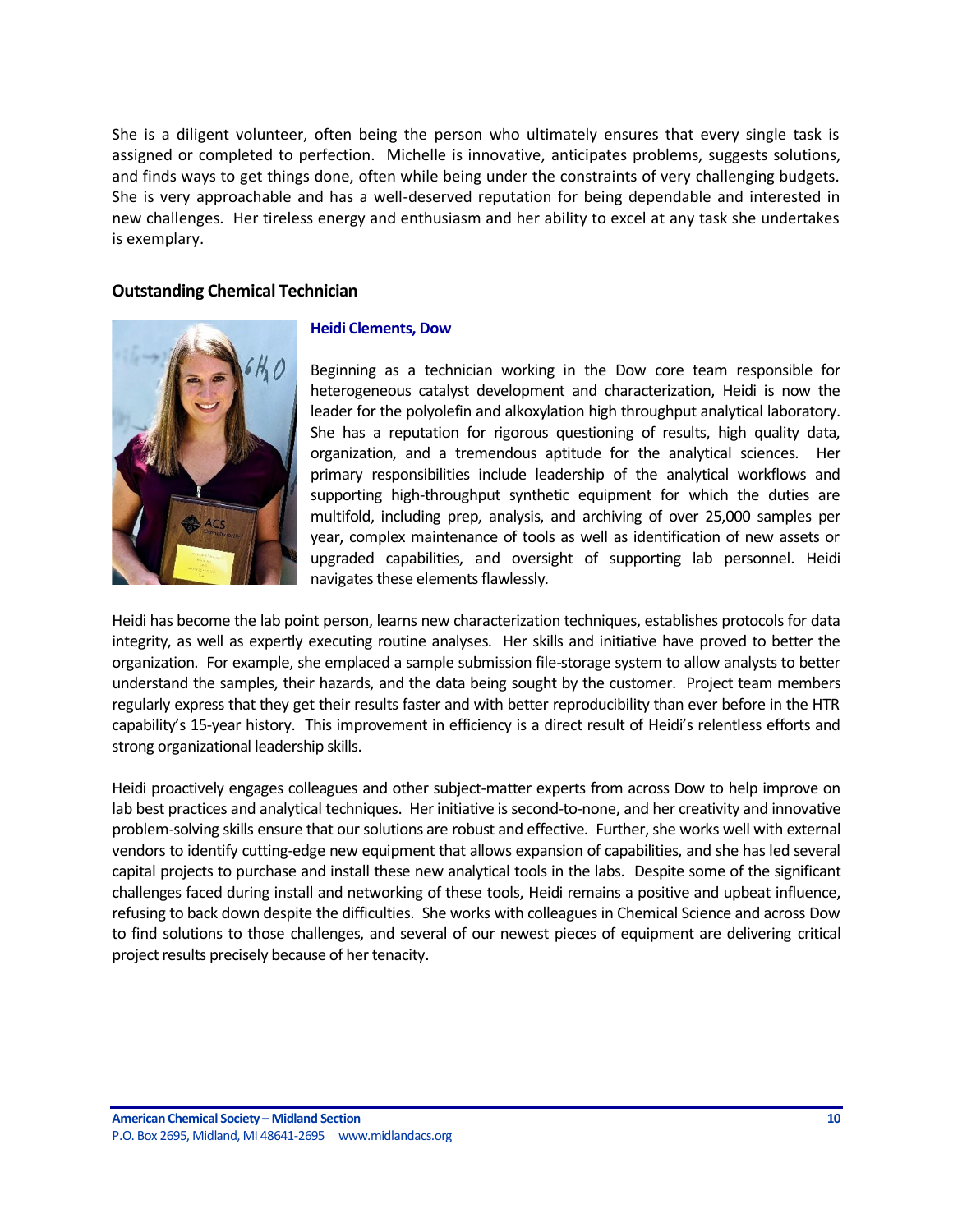## **Outstanding College Chemistry Teaching**



#### **Dr. Choon Young Lee, Central Michigan University**

Dr. Lee has successfully taught general chemistry, survey of organic chemistry (for students in health professions and dietetics), organic chemistry I and II and lab (for chemistry, biochemistry, and biology majors), and advanced and graduate level organic reactions and synthesis courses. Dr. Lee also teaches students by involving them in research. They are trained in organic synthesis and she guides them in learning to write in the scientific style and mentors them through their thesis. She encourages and guides her students to make research posters and practice presenting them before sending them to CMU's annual Student Research and Creative Endeavors Exhibition (SRCEE), and then also to present at local and national ACS meetings.

Choon also connects with her students and invites them to be a part of her "family." She reaches out to students who don't know what to do with their future and helps them find their path, whether it takes them to a graduate program, a professional program, or job in a large or small company. She has mentored students in the McNair program for underrepresented/economically disadvantaged undergraduate students and helped them prepare to apply to graduate programs. She mentors students who are just beginning to think about their future and helps them to find their way. In just the past five years, Choon has mentored the undergraduate theses of nine students and the graduate theses of six students who gave eight presentations at CMU and at ACS conferences. In her career, Choon has taught students chemistry through research to 75 undergraduate students and 12 Masters students. Many a times when I entered her office for a research question, I have observed several students in her office happily learning the material from a smiling professor in a positive atmosphere. Mind you when I say material, I mean Organic Chemistry, a subject that most students dread! Choon is able to do wonders with her students!

## <span id="page-10-0"></span>**2020 Midland Local Section Team Innovation Awards** *Diana Deese, Awards Committee Chair, Midland Section ACS*

In 2020, the Midland Local Section introduced a new award category, the "Team Innovation Award" which recognizes teams responsible for commercialized innovation through new products or processes within the current or two previous years. Up to three awards will be presented, reserving one award for organizations with less than 300 employees. Recently, I just finalized presenting the awards to the following entities, and hopefully, I will have pictures for next month's issue:

- Dow Consumer Solutions: Hand Sanitizer for COVID-19 Response
- Dow Performance Silicones: SILASTIC<sup>™</sup> Moldable Optical Silicone
- Impact Analytical: Leachable and Extractable Studies

The following include excerpts from the award nomination materials for the first two awards, followed by a nice article published by the *Midland Daily News* on the Team Innovation Award to Impact Analytical.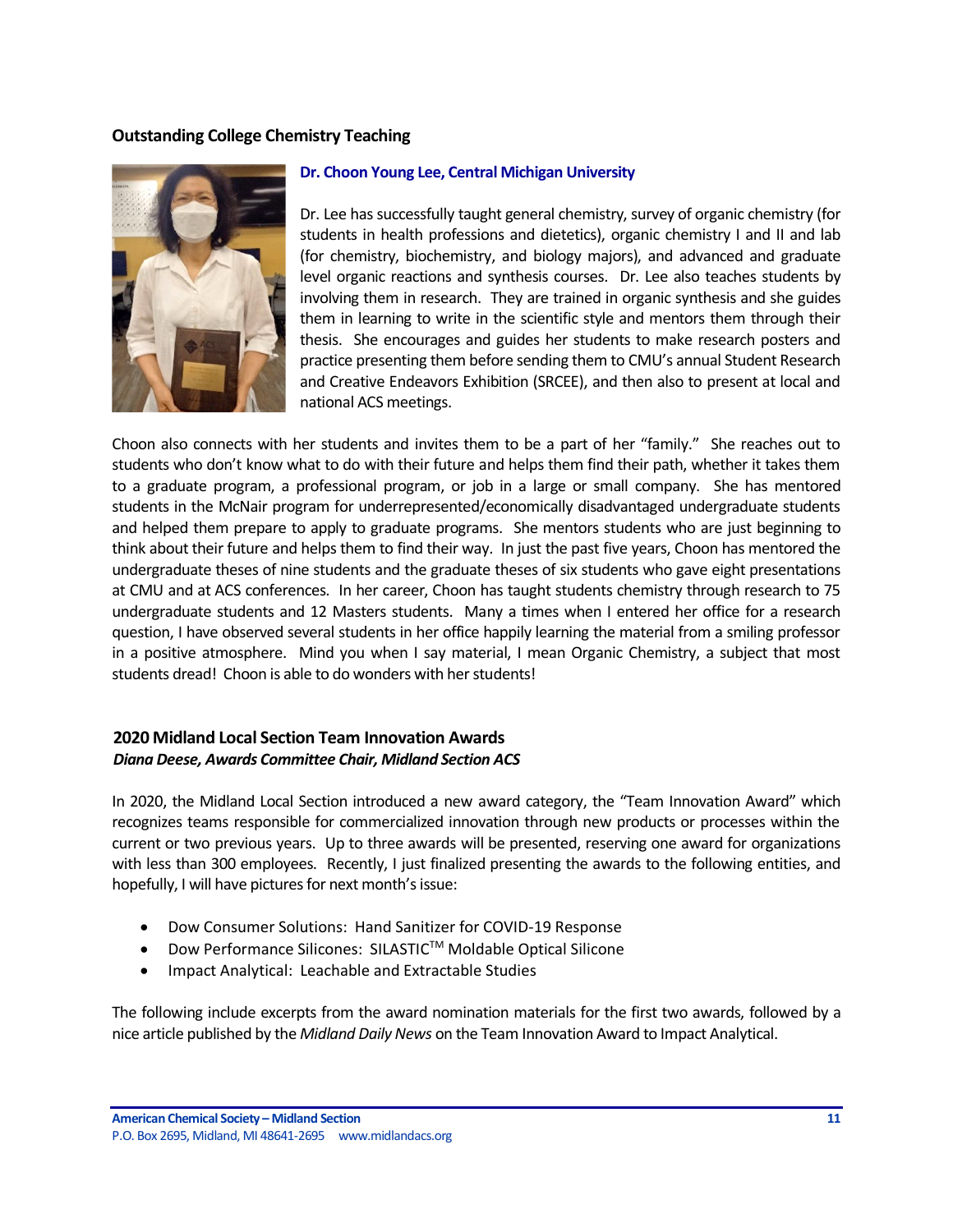### **Dow Consumer Solutions: Hand Sanitizer for COVID-19 Response**

Hand Sanitizer is an ethanol-based formulation prepared according to WHO and FDA guidelines for local production. Ethanol from Dow Michigan Operations in Midland was supplied to Dow Auburn Operations and processed into hand sanitizer. The sanitizer was then provided to the State of Michigan and to community partner, [THRIVE,](https://thrivegreatlakesbay.org/) for distribution to Great Lakes Bay Region hospitals and first responders during the COVID-19 outbreak. Some sanitizer was also distributed internally for use by critical infrastructure workers at Dow plants.

As COVID-19 case numbers began to accelerate in March 2020, the virus became a real and immediate danger across the US. In response, the CDC provided several recommendations to prevent the spread of COVID-19 such as avoiding close contact with others, washing hands frequently, and using alcohol-based hand sanitizer. Due to extremely high demand, supply shortages of hand sanitizer quickly developed and even resulted in limited availability for some hospitals and first responders. By promptly establishing production of hand sanitizer, this team was able to provide a stopgap supply for local hospitals, first responders, and critical infrastructure workers.

Solutions with high alcohol content are known to kill viruses via denaturation and coagulation of proteins and are commonly used as hand sanitizers. The uniqueness of this project is that the team navigated several scope changes – due to raw material availability and coordination across multiple government agencies – to achieve commercial-scale production of an FDA-compliant sanitizer within eight days of project initiation and within three weeks of the first confirmed COVID-19 case in Michigan. Ethanol was ultimately chosen as the alcohol after USP-grade isopropanol supply was delayed and a vendor confirmed that a grade of ethanol available in Midland met FDA requirements. A procedure was developed to transfer ethanol from Midland bulk storage to drums for further processing in Auburn. In Auburn, within-drum mixing was selected for bulk sanitizer production to minimize contamination risk. This use of vessels not intended for pressurization – and hydrogen peroxide only being available in concentrated form – required careful review due to reactive chemistry concerns, which were ultimately mitigated by specific order of addition and handling. An opportunity was identified to load the required amount of ethanol into each drum in Midland to simplify finishing in Auburn and reduce opportunities for error and contamination. The team had to work with both the FDA and ATF to legally transport the Midland ethanol without denaturant and to agree on a denaturant package for the sanitizer considering supply constraints, leading to additional formulation changes. The team initially expected to provide the product in drums, but it was determined after further discussion with the Michigan National Guard that down-packaging into ½-gallon jugs would be required, resulting in additional procurement challenges and procedure development. All preparations and production took place with many COVID-19 safeguards in place; only critical-to-operations staff were able to access the plants, and several team members completed their work remotely.

Many small companies across the country have attempted to make sanitizer during the pandemic, but several likely faced limitations such as equipment scale or raw material access and flexibility. Some may have proceeded without full awareness of flammables handling and process safety risks, Good Manufacturing Practices (GMP), quality assurance methods, environmental regulations, and specific FDA requirements including labeling and raw material quality. The cross-functional collaboration by this team fully leveraged Dow's procurement, quality, regulatory, process technology, reactive chemistry, safety, packaging, business process, and operations capabilities and subject matter expertise to make sanitizer in a way that ensured the safety of both Dow employees and those who will use the sanitizer and complied with government regulations. In addition to the many scope changes mentioned above, a manual production management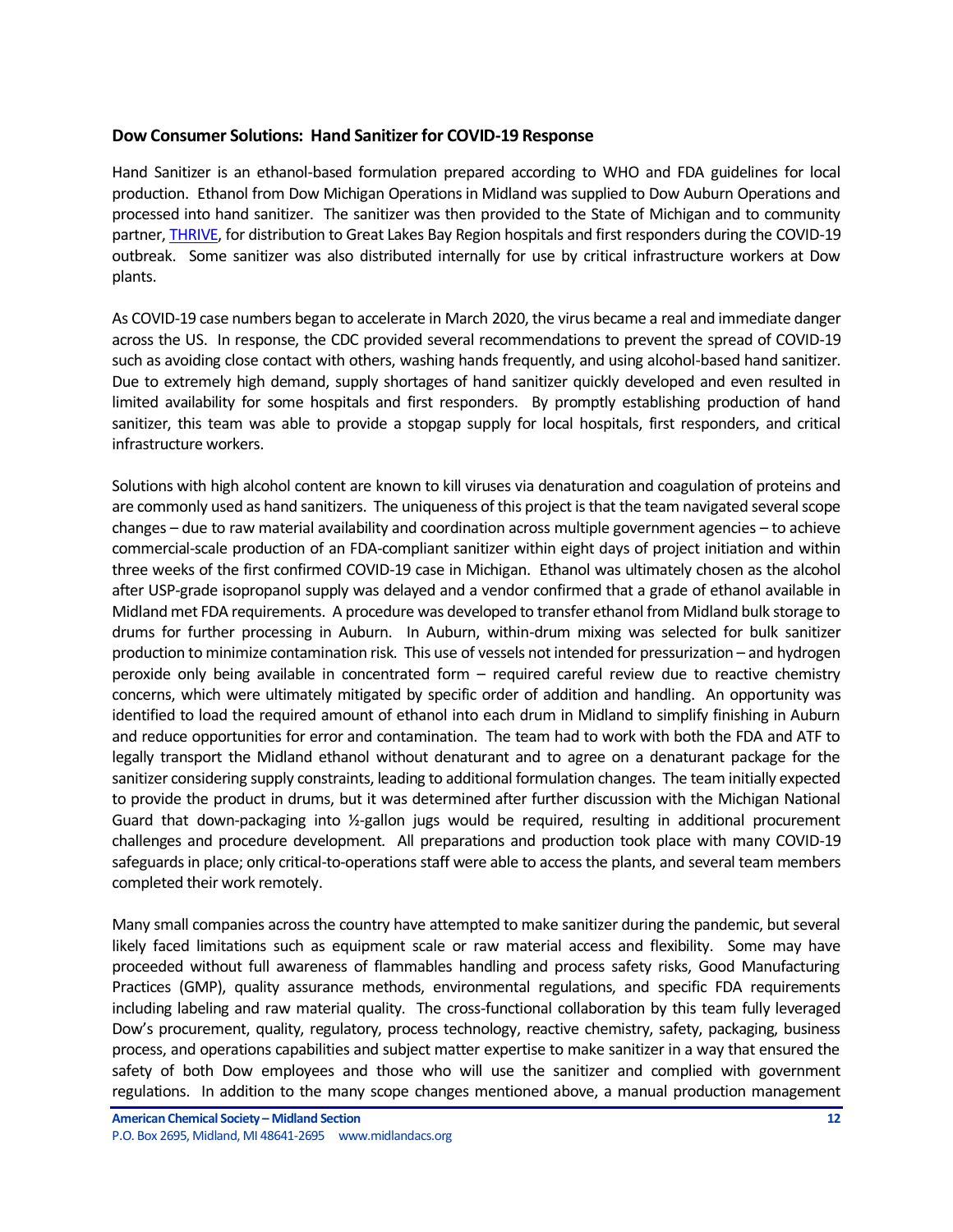process was used to expedite manufacturing while the recipes, compositions, and stock-keeping units (SKUs) were set up in Dow's enterprise resource planning (ERP) system. System setup for all raw materials and products was completed within 12 days of project initiation, allowing record keeping to be transitioned to that more efficient system. To offer some perspective on the magnitude of the team's achievement, these commercialization workflows that were completed in days can often take months!

The project was completed very quickly to get sanitizer to those who needed it when they needed it the most. Auburn Operations has produced, packaged, and donated about 25 tons of hand sanitizer – or nearly 160 pallets – as part of this effort. If it is assumed that each kilogram of sanitizer equates to 300 uses, then the amount donated is enough for roughly 7,500,000 uses. Based on this, the prevalence of COVID-19 in Michigan (over 56,000 confirmed cases as of May 29, 2020), and the use of the product by front-line healthcare workers, it is plausible that this supply of sanitizer helped prevent some transmission of the virus. The governor's comments and media interest provided additional perspective on the community impact.

## **Dow Performance Silicones: SILASTIC<sup>™</sup> Moldable Optical Silicone**

Market launch for the MS-40xx series was scheduled for several trade shows in 2020 which were delayed. SILASTIC<sup>™</sup> MS-4007 won an R&D 100 award in 2019 for implementation in a sports stadium lighting application.

These two-part, heat-cured injection moldable products lead the secondary optics market in product quality, processing, and application performance. SILASTIC™ Moldable Optical Silicone enables high power applications (in both general and automotive lighting applications) and can accommodate the heat generated by the LED, its immediate environment, or other challenging environments where the mechanical and chemical stability of silicones enable long product life as compared to thermoplastic incumbents. Delivering higher optical performance by demonstrating high optical clarity with sustained optical performance after exposure to harsh environmental conditions, including high temperature and high humidity, make them ideal for outdoor type applications. This also gives customers increased design flexibility to bring innovative solutions to the lighting market to meet the high demands of color consistency and excellent performance over the lifetime of the LED.

The use of LEDs in combination with revolutionary lens designs enabled by SILASTIC™ Moldable Optical Silicone provide illumination precision while reducing technical barriers and cost of ownership encountered with incumbent materials such as thermoplastics and glass. These materials are also differentiated from traditional LSRs due to their optical clarity and robust performance under fast processing conditions. Fumed silica is used in traditional LSRs to provide mechanical toughness and tear resistance, however due to a refractive index mismatch between the silica (n = 1.48) and the silicone matrix (n = 1.41) traditional LSRs are hazy in appearance and not suited for optical applications. New silicone molecular designs were necessary in order to achieve desired mechanical attributes while also delivering the desired optical clarity. Siloxane resins developed by scientists at Dow Corning in the 1980s and 1990s combine the SiO<sub>2</sub> structure of silica to provide mechanical reinforcement with sufficient organic functionality to enable refractive index matching with linear polydimethylsiloxanes. Most recently, further development of processing methods for siloxane resins and siloxane polymer as well as refinement of reactive functionality achieved an injection moldable formulation that provided the best combination of optical performance, design flexibility, and production throughput.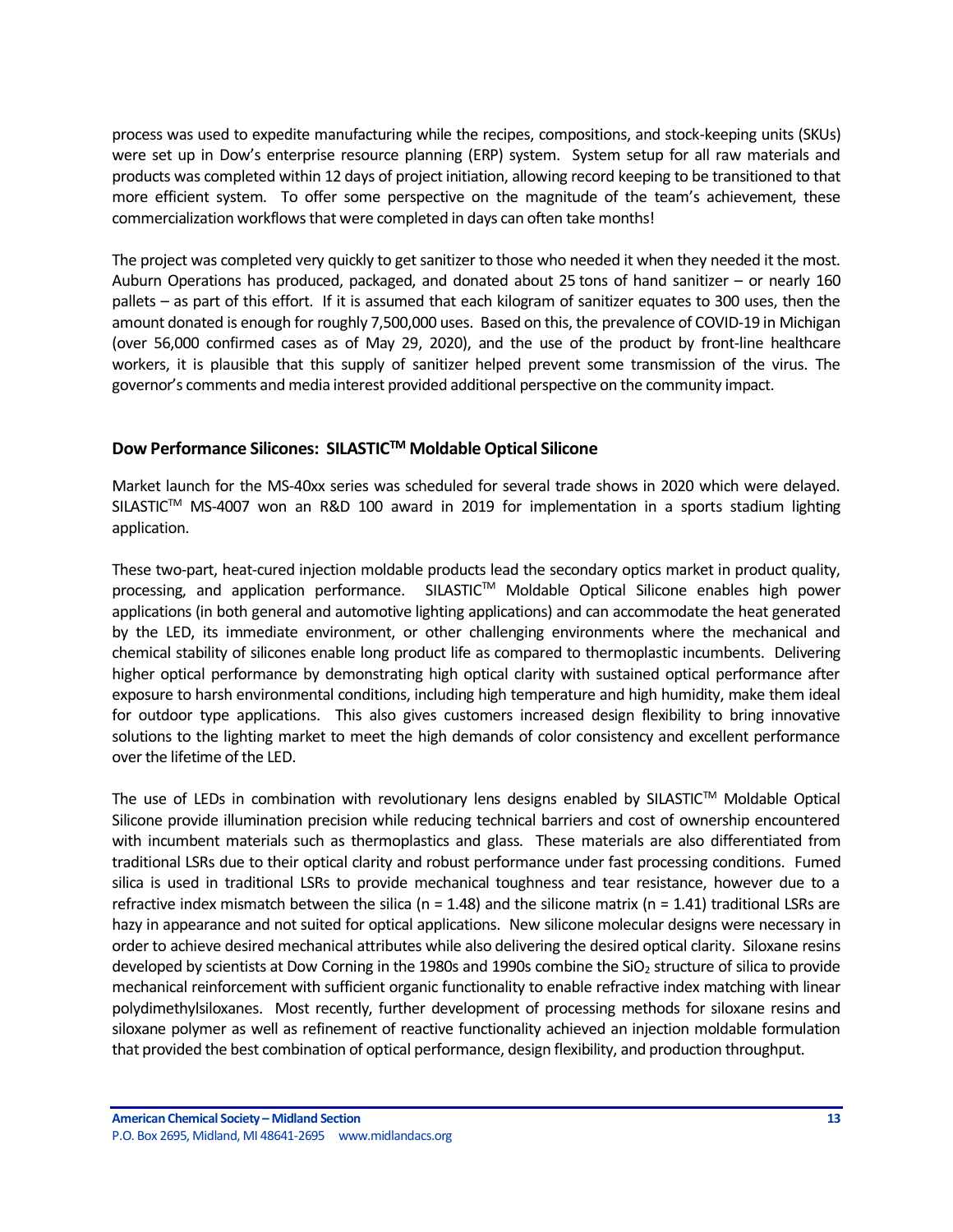Luminaire manufacturers use a range of optical materials, including glass or optical plastics such as epoxy, polycarbonate, and poly(methyl methacrylate) for producing optical elements. Increases in LED power output for high lumen applications results in a significant increase of local heat generation near the LED. High temperature exposure degrades the optical plastics and reduces their performance. Thermal degradation results in discoloration or cracking, distorting the light output from the luminaire. SILASTIC™ Moldable Optical Silicones resolve these negative issues.

Dow's SILASTIC™ Moldable Optical Silicone enables advanced headlighting concepts that reduce the number of roadway collisions and increase automotive safety. Dark and low-light conditions on roadways, in parking lots, or sidewalks increase the likelihood of accidents. Recently, AAA reported that 25% of all automotive travel is done in the dark. During these times, 52% of all driver fatalities and 71% of all pedestrian fatalities occur. The use of new adaptive driving beam headlamps already embraced in Europe reduces visibility related crashes by 6-7%. Adaptive driving beam headlamps are enabled by SILASTIC™ Moldable Optical Silicone. Collectively, over 20,000 combined vehicle related deaths, injuries, and collisions with a total economic savings of nearly \$1.8 billion annually are avoided. The flexibility, durability, and carefully tuned cure profile enables the complex optics required for adaptive lighting concepts to be reliably molded, impossible with existing options, like optical glasses or plastics.

The adoption of LED based technologies to increase roadway, parking lot, or sidewalk illumination has benefits beyond providing adequate visibility. LED solutions provide significant energy savings and longer lifetimes. LEDs provide a 75% daytime and 50% nighttime power savings compared to traditional lighting systems in vehicles and a 75% energy reduction in general lighting. LEDs can last 3-25 times longer than traditional incandescent lighting in these applications, saving cost. These benefits are profound and well documented by the Department of Energy. Illumination is also a critical part of modern entertainment, bringing what happens on the field or stage to our eyes even in the cheap seats at the stadium or on the TV at home. Dow Performance Silicones launched a next generation optical moldable silicone, SILASTIC™ MS-4007, in conjunction with Eaton's Ephesus LumAdapt 8 optical system allowing stadium lights to perform reliably in harsh environmental conditions 365 days a year.

## <span id="page-13-0"></span>**Impact Analytical Wins 2020 Midland Section American Chemical Society Award** *Diana Deese, Chair, Midland Section ACS Awards Committee*

Editor's note: This article is reprinted, in part, from the Wednesday, December 16, 2021 issue of the *Midland Daily News*. Victoria Ritter [\(vritter@mdn.net\)](mailto:vritter@mdn.net) processed the original article for the *Midland Daily News*.

The Midland Local Section of the American Chemical Society grants three awards per year recognizing the companies responsible for successful product or process innovation in the Midland area. One of the awards is reserved for organizations with less than 300 employees in the region. Impact Analytical was the recipient of this particular Midland Local Section Team lnnovation Award in 2020.

This award recognizes the team responsible for a commercialized innovation. Innovations can be either new products or new processes; Impact Analytical developed a new test method for the analysis of drug product contaminants.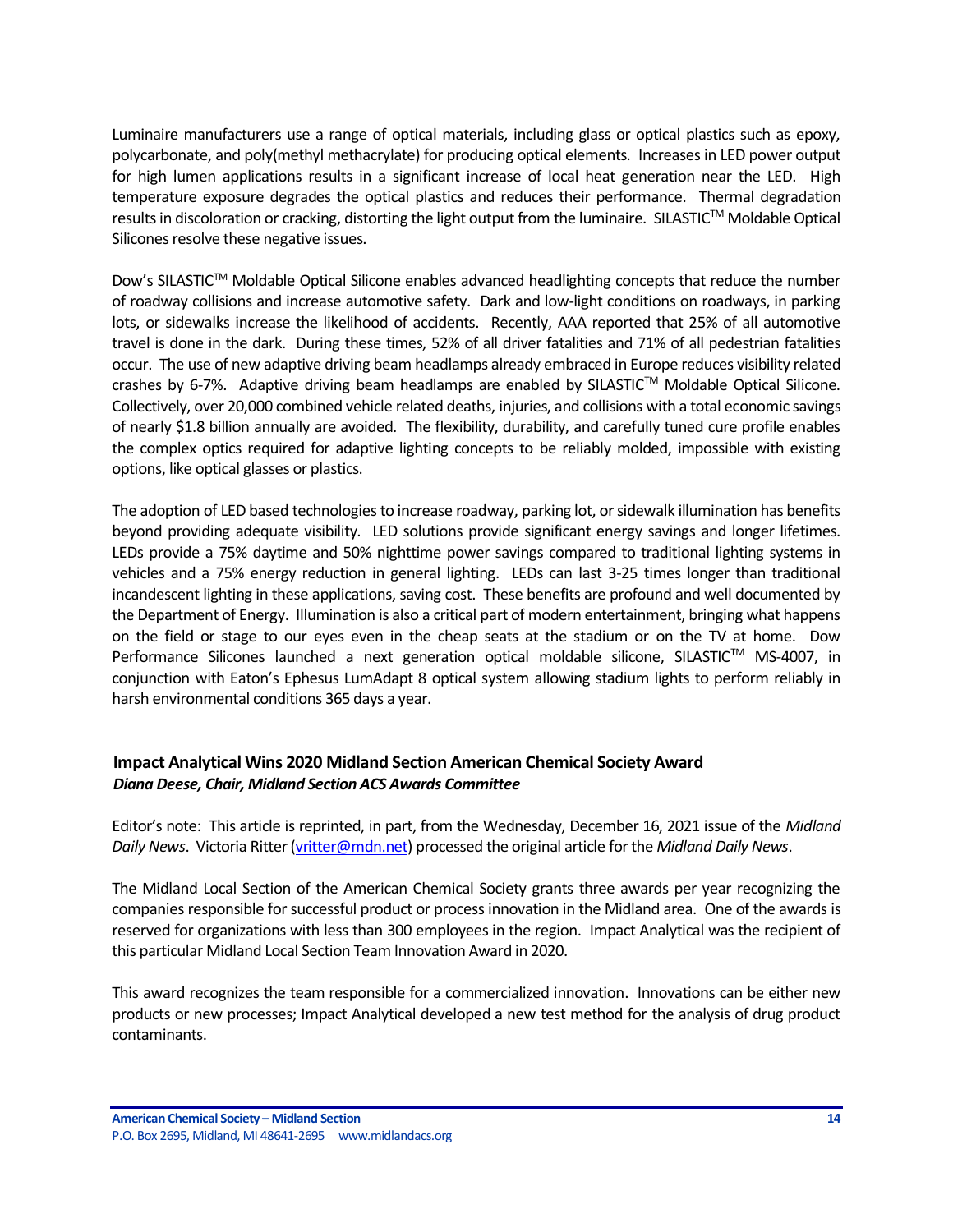Impact Analytical utilized High Pressure Liquid Chromatography, Ultra Liquid Chromatography, and Liquid Chromatography Mass Spectrometry technologies to analyze vaccine samples and determine that the product

was contaminant-free. Impact Analytical developed a test method to perform the sample analysis in an expedited manner using a validated method.

Although the innovation cited for the client's needs were based on liquid chromatography technology, the customer focus of the laboratory was exemplary and requires recognition. The team at Impact Analytical did not hesitate to offer weekend and after-hours support knowing that the high value of their efforts could result in saving lives. The work performed in an expeditious manner enabled the client to approve the shipment of their products to Europe at a time when it was needed the most. Had the analysis not been completed in an expedited manner, the vaccines would not have shipped in a timely manner, potentially resulting in more lives lost.

The Impact Analytical lab, located on Stark Road employs about 32 people, the majority of whom have a scientific background. These



individuals all live in the Midland area and are strong members of the community. Impact Analytical continues to support its client base (manufacturers of pharmaceuticals, medical devices, specialty chemicals, and consumer products) by providing a multitude of analytical chemistry services, ensuring that there are no interruptions in the supply chain due to a concern with a product's quality.

Impact Analytical can be reached by phone at 855-427-6583 or by e-mail a[t info@impactanalytical.com.](mailto:info@impactanalytical.com)

Congratulations to all of the 2020 award recipients! Since we were unable to hold an in-person recognition banquet in 2020, in the event that the planned 2021 spring awards banquet is a go, you will all receive an invitation to attend that banquet and be recognized.

**-- -- -- -- -- -- -- -- -- -- -- -- -- -- -- -- -- -- -- -- -- -- -- -- -- -- -- -- -- -- -- -- -- -- -- -- -- -- -- -- -- -- -- --**

With the beginning of 2021, we look forward to bestowing awards upon a whole new crop of deserving recipients, but we cannot achieve this without your input. I have tentatively set the 2021 Annual Spring Awards Banquet for May 6, 2021 at the Great Hall Banquet and Convention Center in Midland. We will see what the continuing progress of the COVID-19 vaccines and political mandates dictate regarding larger gatherings. As some newscasters say, "Watch this Space" for continued updates.

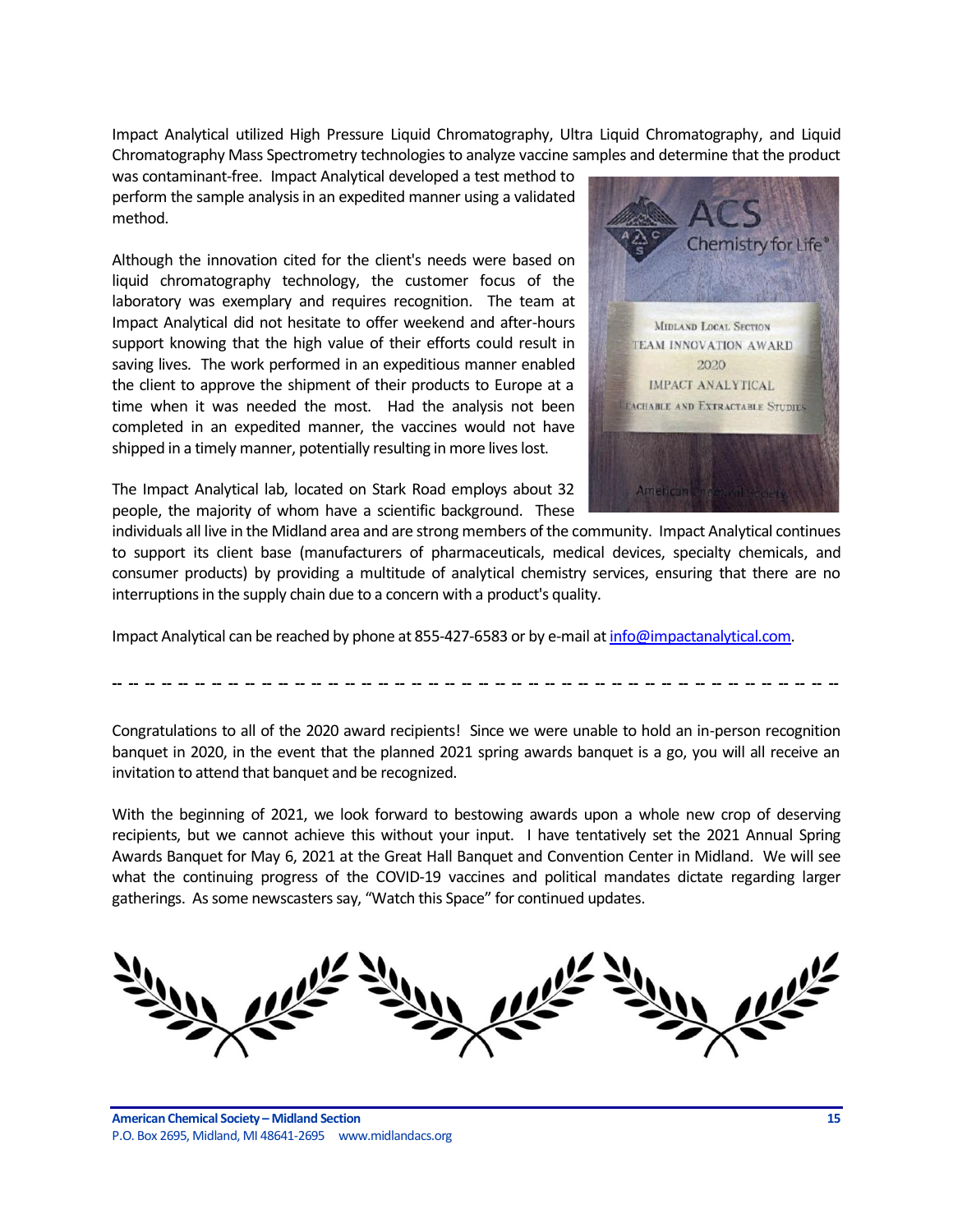## <span id="page-15-0"></span>**Announcing the 2021 Spring Awards Banquet and Call for Nominations** *Diana Deese, Awards Committee Chair, Midland Section ACS*

The date for the 30th annual American Chemical Society Midland Section Spring Awards Banquet has been set for Thursday, May 6, at the Great Hall Banquet & Convention Center in Midland, when we will, again, be recognizing outstanding educators, volunteers, and colleagues that you will have graciously taken the time to nominate.

The awards banquet is a great way to connect with others in chemistry and the related sciences. We will recognize students and those in education and industry, … those who have gone before us, those who teach the next generation, and those who will be following in our footsteps. Please consider joining us for a night of good food and great fun! *However, please watch this space for COVID-19 restriction updates that may impact the date and venue of the spring awards banquet event.*

The process of nominating is very easy. The minimum submission criteria for nominations are a quality nominating letter extolling the virtues of your nominee and supporting the criteria of the award, along with one supporting letter of recommendation (two letters are even better). Consider getting your colleagues together for lunch and putting together a packet. If you are in a managerial role and are worried about favoritism, consider nominating 2-3 qualified persons (you will remain anonymous, if required, and nominations are considered for three years). If you would like to be considered for an award, there is the option to self-nominate. If you are a parent, consider nominating your child's outstanding science or chemistry teacher, or a science volunteer you know.

It only takes about one hour to put together an award-winning letter and an additional 15 minutes soliciting supporting letters. Think of what it will mean to that person and how good you will feel about your good deed.

Nomination packets for all awards (except outstanding high school and collegiate awards) must, at a minimum, consist of a current resume or equivalent, and at least one supporting letter in addition to your letter of nomination, all stating why the nominee is deserving of the award with specific examples of professional involvement/growth, contributions to industry, and outside affiliations.

It is highly recommended that the nomination includes a publications and patent list where applicable. Additional letters of support can come from students, parents, community members, and/or administrators. An example nomination letter can be requested from the awards chair via e-mail. I have listed previous award recipients at the end of this article as nominees must not have received the award that they are being nominated for within the past 10 years. Nominations not meeting the minimum requirements, and submissions received after the March 26, 2021 deadline, will not be considered.

For those of you sequestered in labs who feel you might not be able to attend unless you nominate someone, I say save the date and come on out for a night of food, fun, and fraternization! Watch for more detailed information right here in *The Midland Chemist*!

As always, contact me if you have any questions: Diana Deese, Midland Section ACS Awards Committee Chair [\(dkdeese@dow.com\)](mailto:dkdeese@dow.com).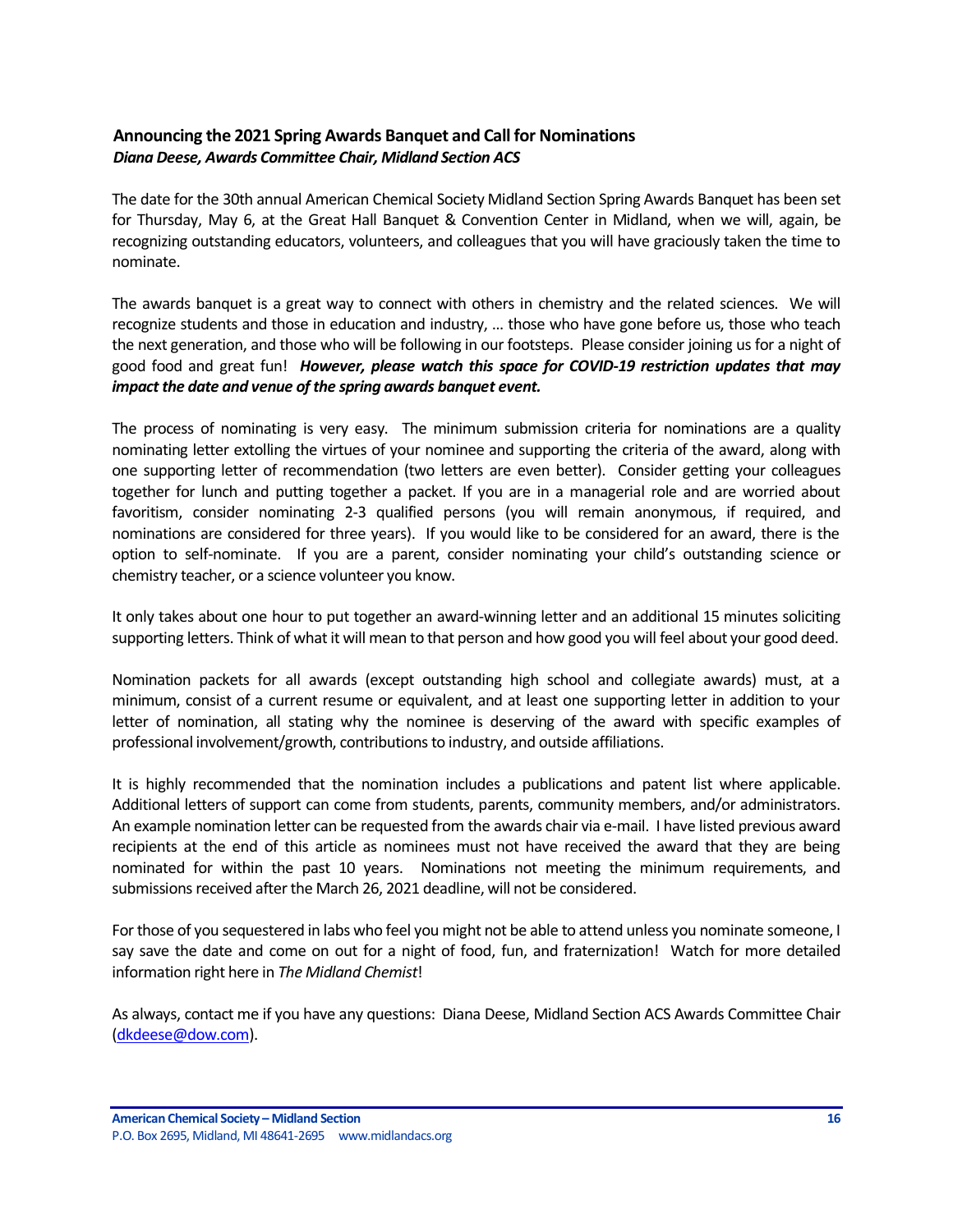## <span id="page-16-0"></span>**Call for Nominations: 2021 Teaching, Volunteer, Education, Chemical Sciences Awards** *Diana Deese, Awards Committee Chair, Midland Section ACS*

Each year, the Midland Section of the American Chemical Society presents awards to recognize outstanding achievement in the chemical sciences. Nominations for the 2021 awards are invited for the following areas:

- Outstanding Elementary Level Science Teaching
- Outstanding Middle Level Science Teaching
- Outstanding High School Chemistry Teaching
- Outstanding College Chemistry Teaching
- Science Education Volunteer of the Year
- Outstanding Achievement in the Promotion of Diversity in Chemistry, Related Sciences, and Engineering *(Not offered this year; awarded every other year)*
- Outstanding Achievement and Promotion of the Chemical Sciences
- Outstanding Service to the American Chemical Society
- Outstanding Chemical Technician
- Outstanding High School / College Chemistry Students
- Team Innovation Award

## *Outstanding Science / Chemistry Teaching Awards*

Candidates for the teaching awards must be educators at schools in the five-county geographical area of the Midland Section: Bay, Gratiot, Isabella, Midland, and Saginaw Counties. One candidate will be recognized for their teaching contributions in each of the following categories: Elementary, Middle Level, High School, and College.

## *Science Education Volunteer of the Year*

The Science Education Volunteer of the Year award is presented to an individual who makes a substantial contribution to science learning in the Midland Section through voluntary efforts.

## *Outstanding Achievement in the Promotion of Diversity in Chemistry, Related Sciences, and Engineering (Not offered this year; awarded every other year)*

This award recognizes a person or group residing in Midland, Bay, Saginaw, Isabella, or Gratiot County for outstanding achievement in enhancing the participation of under-represented groups in the study of chemistry, related sciences, and engineering. The nomination must come from a Midland Section ACS member. The criteria for this award include teaching, mentoring, serving as a role model, and active and sustained participation in organizations that support diversity which have had a demonstrable impact on the promotion of diversity in chemistry, related sciences, and engineering. Members of the Midland Section Minority Affairs Committee are ineligible to receive this award.

## *Outstanding Achievement and Promotion of the Chemical Sciences*

Each year the Midland Section honors an individual residing within the Section's geographical area who has demonstrated outstanding achievement and promotion of the chemical sciences. This award recognizes dedication and service to the chemical profession, but the recipient need not be an ACS member.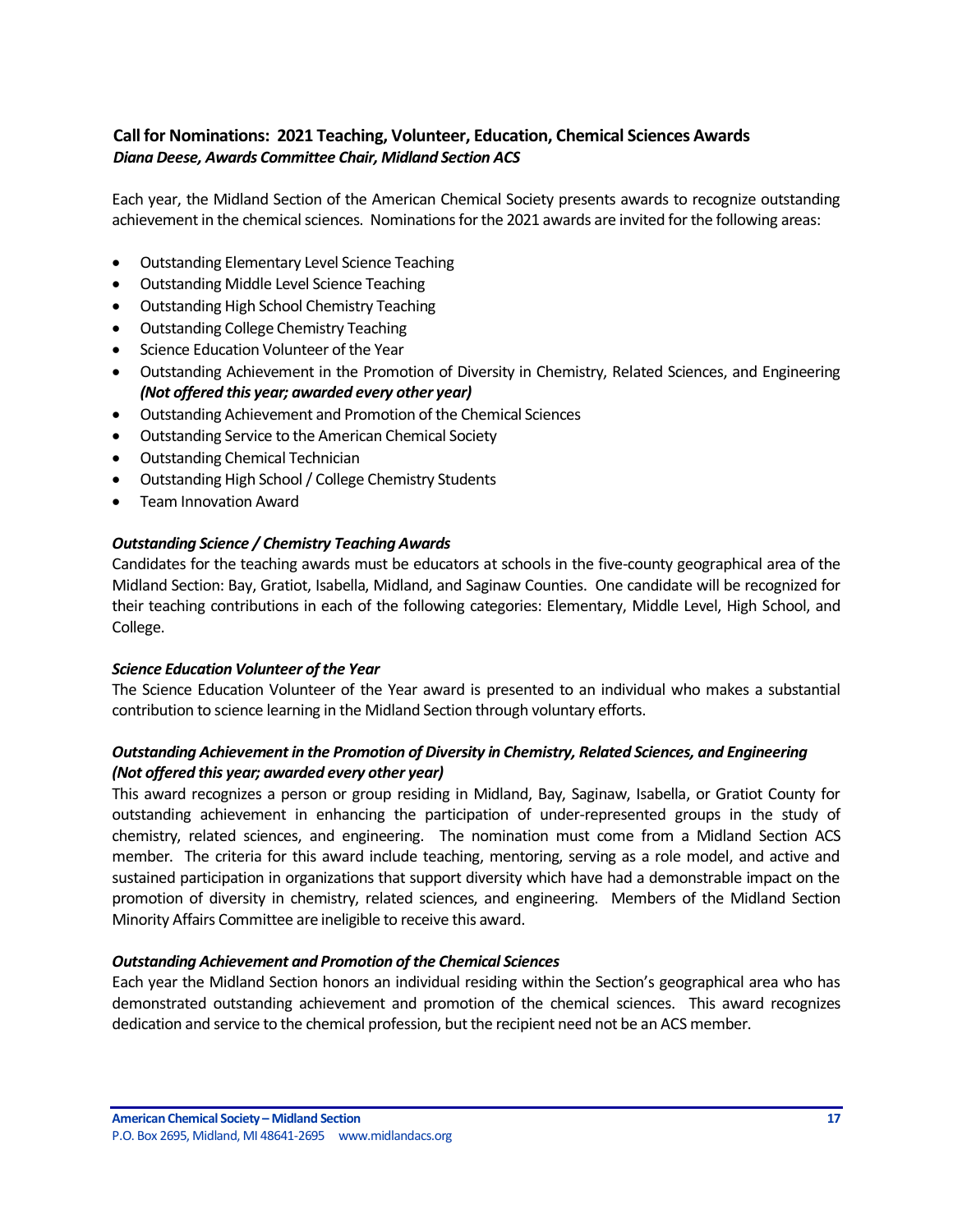#### *Outstanding Service to the American Chemical Society*

The Section sponsors an annual award to recognize outstanding service to the Midland Section of the ACS. This award recognizes achievement in the promotion of the goals and objectives of the Society. Nominees shall be members of the Midland Section. Nominations should include a history of service to the Midland Section and supporting letters from fellow ACS members.

#### *Outstanding Chemical Technician*

The Section presents an annual Outstanding Chemical Technician Award to an individual who has demonstrated an extremely high degree of professionalism as a chemical technician. Nominees must have worked for five years as a chemical technician, or in a related field, and whose primary job includes conducting experimentation or correlating information to help solve chemical problems or discover new chemical knowledge. The nominee must have successfully completed a two-year post-high school level chemistry curriculum leading to an associate degree, the equivalent course in a baccalaureate program, or equivalent experience. Chemical technicians do not need to be an ACS member to be eligible for this award. Nominations should include outside affiliations. *Request the National ACS nomination form from the awards chair to nominate in this category.*

### *Outstanding High School / College Chemistry Students*

The Awards Committee also recognizes outstanding chemistry students at the high school and collegiate levels. Those students should be selected by their respective departments, and their names forwarded to the Awards Committee using the form attached to this call for nominations. One selection per school; no supporting letters are needed.

#### *Team Innovation Award*

Up to three awards per year recognizing the teams responsible for successful, commercialized product or process innovation taking place in the Midland Section area within the current or previous two calendar years. One award will be reserved for organizations with less than 300 employees. ACS membership is not required. Nominations will be judged on inventiveness, impact (economic, environmental, societal), and connection to the Great Lakes Bay Region. Work done outside the area will be considered provided that the contributions of Midland area-based team members are significant. Press releases or other public announcements are expected to be included with the nomination packets for commercialized products or processes (support letters from company leadership will be accepted in lieu of press releases). A \$60 submission fee is required for each team innovation award nomination.

**-- -- -- -- -- -- -- -- -- -- -- -- -- -- -- -- -- -- -- -- -- -- -- -- -- -- -- -- -- -- -- -- -- -- -- -- -- -- -- -- -- -- -- --**

Recipients of all awards will be selected by the Awards Committee with the exception of the Outstanding Achievement and Promotion of the Chemical Sciences award which is submitted to the Midland Section ACS Executive Committee for approval. Nominators should write a letter indicating the award and describing the attributes of the candidate.

Nomination packets for all awards (except outstanding high school and collegiate awards) must, at a minimum, consist of a current resume or equivalent, and at least one supporting letter in addition to your letter of nomination, all stating why the nominee is deserving of the award with specific examples of professional involvement/growth, contributions to industry, and outside affiliations. It is highly recommended that the nomination includes a publications and patent list where applicable. Additional letters of support can come from students, parents, community members, and/or administrators.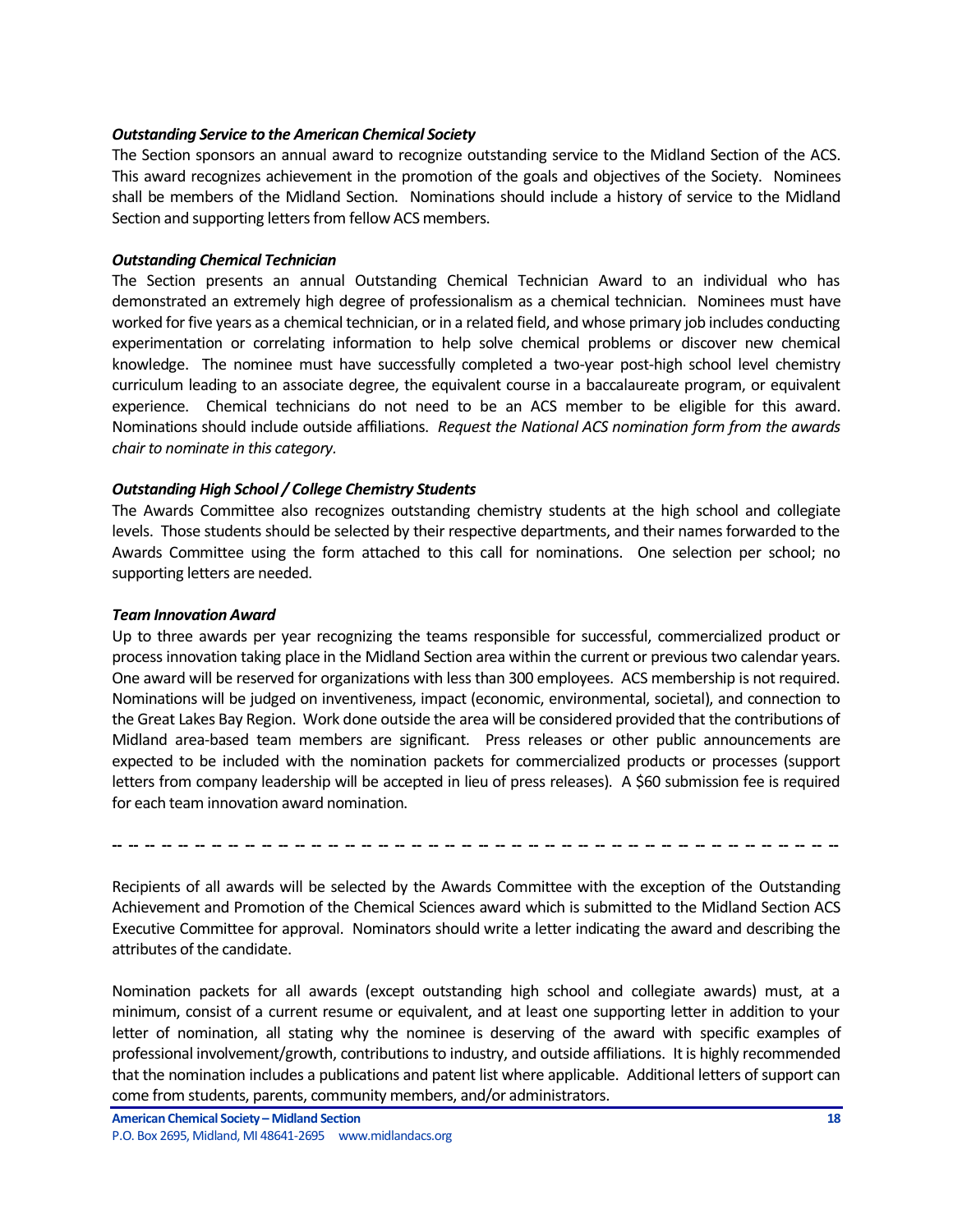The deadline for nominations is Friday, March 26, 2021. Nominations not meeting the minimum requirements, and submissions received after the March 26 deadline, will not be considered. Mail or fax submissions are acceptable; *electronic (e-mail) submissions are preferred*. All submissions must be accompanied by the name, position, address, and phone number of the nominator.

Award recipients as well as Chemistry Olympiad winners and Fifty/Sixty/Seventy Year ACS Members will be honored at the 2021 ACS Spring Recognition Dinner at the Great Hall Banquet & Convention Center, in Midland, on Thursday evening, May 6, 2021.

The Awards Committee greatly appreciates the efforts involved in nominating someone, and wishes to thank you for helping to recognize deserving students, colleagues, and educators in our local section. Please pass this information along to anyone involved in our local science programs!

Now that you realize how exciting it is to nominate someone at the local level and you want to do more, I invite you to peruse the veritable cornucopia of awards that the American Chemical Society offers at the national level. I have listed the web addresses where you can find out more information relative to each award and the criteria for nomination. Now is the time to begin nominations for National ACS awards for 2021-2022 as most annual reviews have a deadline of around November 1.

For example nominations or more detail on any award, please contact Diana Deese. *Electronic submissions are acceptable and preferred*.

Diana K. Deese, Chair, Midland Section ACS Awards Committee, Phone: (989) 636-9915, E-mail: [dkdeese@dow.com](mailto:dkdeese@dow.com) o[r awards@midlandacs.org](mailto:awards@midlandacs.org)

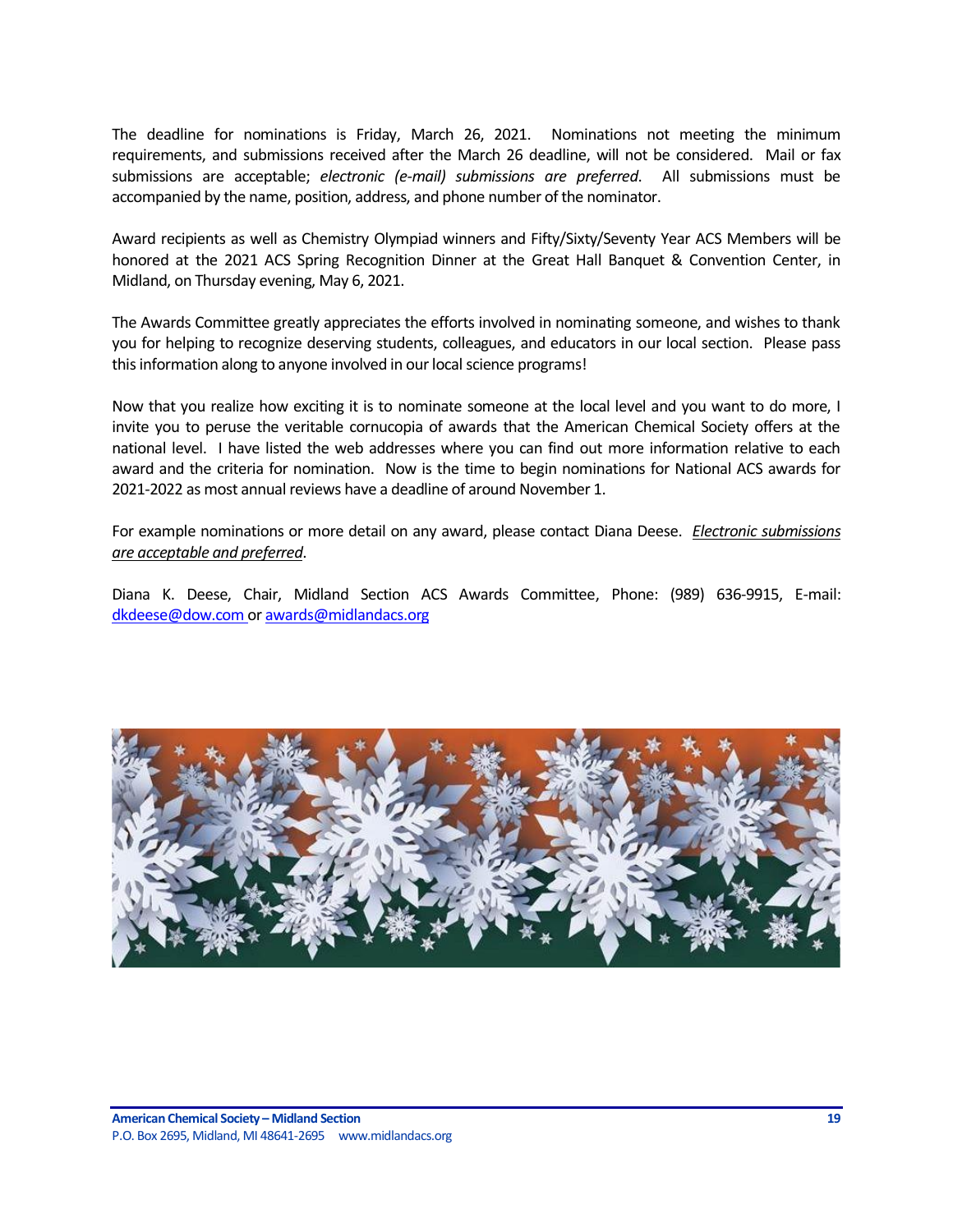

# **American Chemical Society – Midland Section**

# **Nomination Form for 2021 Outstanding High School / Collegiate Chemistry Student**

*(Note: One nominee per school, please)*

| (Indicate) (Please print legibly)                                                                                     |
|-----------------------------------------------------------------------------------------------------------------------|
|                                                                                                                       |
|                                                                                                                       |
|                                                                                                                       |
| Student's career/postgraduate plans (if known):                                                                       |
| <u> 1989 - Johann Harry Harry Harry Harry Harry Harry Harry Harry Harry Harry Harry Harry Harry Harry Harry Harry</u> |
| ,我们也不能在这里的人,我们也不能在这里的人,我们也不能在这里的人,我们也不能在这里的人,我们也不能在这里的人,我们也不能在这里的人,我们也不能在这里的人,我们也                                     |
| Please return this form to the following address no later than March 26, 2021:                                        |

Diana K. Deese, ACS Awards Committee Chair, Midland Section Phone: (989) 636-9915 E-mail: [dkdeese@dow.com](mailto:dkdeese@dow.com)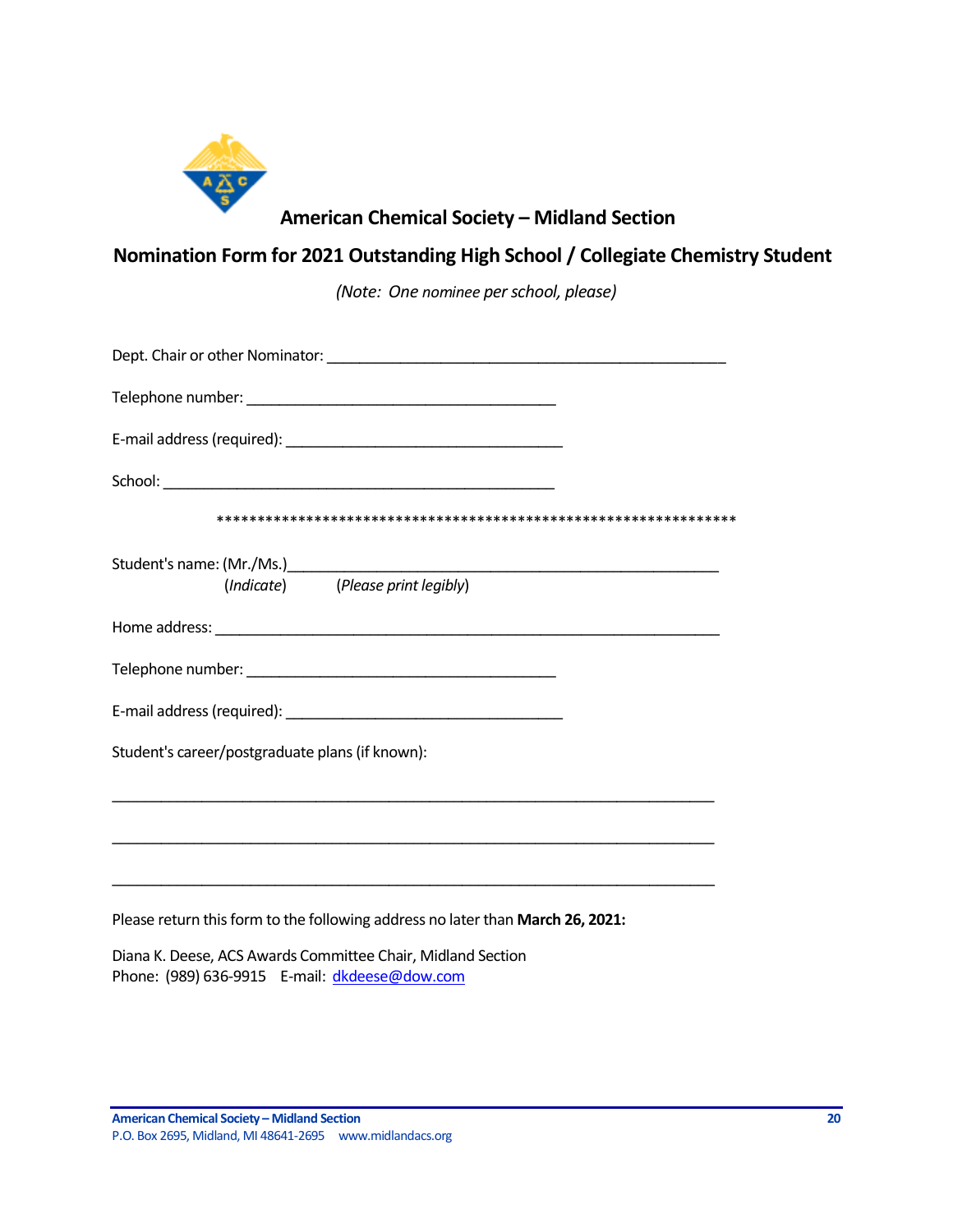## <span id="page-20-0"></span>**Previous Recipients of Midland Section ACS Awards** *Diana Deese, Awards Committee Chair, Midland Section ACS*

|      | <b>Elementary Level Science Education</b> |      | <b>Middle Level Science Education</b> |      | <b>High School Chemistry Teaching</b> |
|------|-------------------------------------------|------|---------------------------------------|------|---------------------------------------|
| 1992 | Karen Ziemelis                            | 1992 | Derrell Steffen                       | 1989 | Robert Wallace                        |
| 1993 | Lela Wade                                 | 1993 | Laurie Hepinstall                     | 1990 | Gary Ronk                             |
| 1994 | Constance A. Dullock                      | 1994 | JoAnn Kraut                           | 1991 | No Recipient                          |
| 1995 | Joan Klopcic                              | 1995 | No Recipient                          | 1992 | John Clark, Edna Konwinski            |
| 1996 | Mark Hackbarth                            | 1996 | Barbara J. Bibbee                     | 1993 | Mary Irons                            |
| 1997 | Denise Koppleberger, Cheryl Ruthig        | 1997 | Gary J. Johnson                       | 1994 | Jo Ann Pelkki                         |
| 1998 | Barbara McGivern                          | 1998 | No Recipient                          | 1995 | No Recipient                          |
| 1999 | John Clark                                | 1999 | No Recipient                          | 1996 | Sandra Schafer                        |
| 2000 | Sue Burtch, Robin Harshman-Rogers,        | 2000 | No Recipient                          | 1997 | Mary Fredell                          |
|      | Vicki Richard, Clare Jorgensen            | 2001 | No Recipient                          | 1998 | Dale Ressler                          |
| 2001 | Cathy Egerer, Amy Hindbaugh-Marr          | 2002 | Joel Mikusko                          | 1999 | Robert Enszer                         |
| 2002 | Maureen Becker                            | 2003 | No Recipient                          | 2000 | Steven Kelly                          |
| 2003 | Leon Katzinger                            | 2004 | Christine Brillhart                   | 2001 | <b>William Stokes</b>                 |
| 2004 | Joan Roels                                | 2005 | No Recipient                          | 2002 | Robert Hansen                         |
| 2005 | <b>Curt Moses</b>                         | 2006 | <b>Matthew Miller</b>                 | 2003 | No Recipient                          |
| 2006 | Robin Allen                               | 2007 | John Hoving                           | 2004 | Doug Grezeszak                        |
| 2007 | Diane Huckins                             | 2008 | Mark Koschmann                        | 2005 | Pamela Thompson                       |
| 2008 | Rachel Pappas                             | 2009 | Carla Piazza                          | 2006 | Daniel Sealy                          |
| 2009 | No Recipient                              | 2010 | Melinda Coyle                         | 2007 | No Recipient                          |
| 2010 | No Recipient                              | 2011 | Jennifer Lenon                        | 2008 | No Recipient                          |
| 2011 | <b>Beth Quimby</b>                        | 2012 | Jayme Swanson                         | 2009 | Nancy Vossen                          |
| 2012 | No Recipient                              | 2013 | John Barnes                           | 2010 | Sandra Schafer                        |
| 2013 | No Recipient                              | 2014 | No Recipient                          | 2011 | David Allan                           |
| 2014 | No Recipient                              | 2015 | Mark Hackbarth                        | 2012 | David Bruessow                        |
| 2015 | Molly Kelsey                              | 2016 | No Recipient                          | 2013 | Tom Short, Sarah Beery                |
| 2016 | No Recipient                              | 2017 | Allison Vandriessche                  | 2014 | No Recipient                          |
| 2017 | Rebecca Field                             | 2018 | No Recipient                          | 2015 | Jeff Yoder                            |
| 2018 | Suzanne Billette                          | 2019 | Darci Merillat                        | 2016 | Lisa Parsons                          |
| 2019 | Nicole Roberts                            | 2020 | No Recipient                          | 2017 | Kenneth Quackenbush                   |
| 2020 | Amy Crosby                                |      |                                       | 2018 | Jason Brown                           |
|      |                                           |      |                                       | 2019 | Rick Cahoon                           |
|      |                                           |      |                                       | 2020 | No Recipient                          |
|      |                                           |      |                                       |      |                                       |
|      |                                           |      |                                       |      |                                       |
|      | <b>College Chemistry Teaching</b>         |      |                                       |      |                                       |
| 1989 | Joan Sabourin                             | 2001 | Sandra Smith                          | 2013 | No Recipient                          |
| 1990 | <b>Bob Howell</b>                         | 2002 | Margaret Hill                         | 2014 | David Baker                           |
| 1991 | Robert Kohrman                            | 2003 | Dale Meier                            | 2015 | Estelle Lebeau                        |
| 1992 | Scott Hill                                | 2004 | Katherine Blystone                    | 2016 | Angela McGuirk                        |
| 1993 | Ajit Sharma                               | 2005 | Ronald Sharp                          | 2017 | Joel & Nancy Dopke                    |
| 1994 | Laura Vosejpka                            | 2006 | Arthur G. Smith                       | 2018 | No Recipient                          |
| 1995 | George Eastland                           | 2007 | Cynthia N. Peck                       | 2019 | Jeffery A. Turk                       |
| 1996 | <b>Martin Spartz</b>                      | 2008 | No Recipient                          | 2020 | Choon Young Lee                       |
| 1997 | Philip Squattrito                         | 2009 | No Recipient                          |      |                                       |
| 1998 | Thomas Delia                              | 2010 | Anton Jenson                          |      |                                       |
| 1999 | Steven E. Keinath                         | 2011 | No Recipient                          |      |                                       |
| 2000 | James Hutchison                           | 2012 | David S. Karpovich                    |      |                                       |

**American Chemical Society – Midland Section 21** P.O. Box 2695, Midland, MI 48641-2695 www.midlandacs.org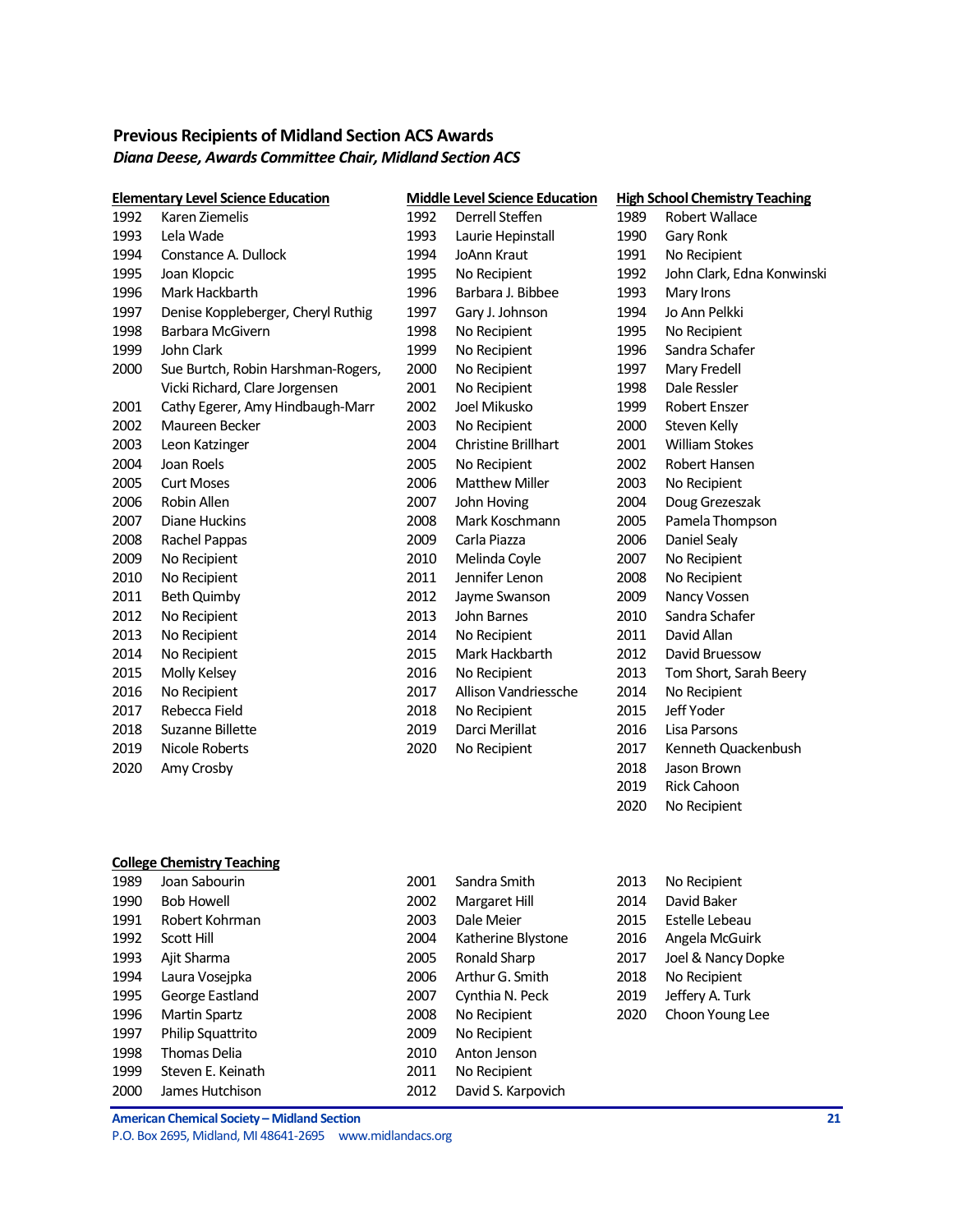#### **Science Education Volunteer of the Year**

| 1992 | Gregg Young                      | 2002 | Joan McMahon               | 2012 | Estelle Lebeau         |
|------|----------------------------------|------|----------------------------|------|------------------------|
| 1993 | Peter Bonk                       | 2003 | John Blizzard              | 2013 | No Recipient           |
| 1994 | Peter Moehs                      | 2004 | Jan Zanyk                  | 2014 | <b>Charles Nielsen</b> |
| 1995 | Gretchen Kohl                    | 2005 | Eldon Graham               | 2015 | Gina Malczewski        |
| 1996 | John Blizzard, Richard Van Effen | 2006 | Tom Chamberlin             | 2016 | Dennis Klipa           |
| 1997 | Marvin Tegen                     | 2007 | Teri Bickmore, Cal Goeders | 2017 | Nalayini Kogulan       |
| 1998 | Carlton Beyer                    | 2008 | <b>Tim Drier</b>           | 2018 | <b>Wendell Dilling</b> |
| 1999 | William Albe                     | 2009 | Dave Stickles              | 2019 | Jennifer Reil          |
| 2000 | Karol Childs                     | 2010 | Lisa Thackery              | 2020 | Michelle Rivard        |
| 2001 | Donald Petersen                  | 2011 | Charles & Barbara Roth     |      |                        |

### **Outstanding Achievement in the Promotion of Diversity in Chemistry, Related Sciences, and Engineering**

|      |                                  |      | (Awarded every other year) |      |                           |
|------|----------------------------------|------|----------------------------|------|---------------------------|
| 2002 | George Gant, Richard Stringfield | 2010 | Theophilus Leapheart       | 2019 | Karen Carter (CERM Award) |
| 2004 | Smallwood Holoman, Jr.           | 2012 | Linneaus Dorman            |      | 2020 Anja Mueller         |
| 2006 | Joan Sabourin                    | 2014 | Victor Atiemo-Obeng        |      |                           |
| 2008 | Sandra Parker                    | 2016 | Roland Wallace             |      |                           |
|      |                                  |      |                            |      |                           |

#### **Outstanding Chemical Technician**

| 1997 | Connie J. Murphy    | 2007 | Debbie Bailey         | 2017 | Stephanie Hughes |
|------|---------------------|------|-----------------------|------|------------------|
| 1998 | David Stickles      | 2008 | Sue Perz              | 2018 | Joseph Harris    |
| 1999 | Ronald L. Good      | 2009 | Diana Deese           | 2019 | Weston Tulloch,  |
| 2000 | Kurt A. Bell        | 2010 | No Recipient          |      | Matthew Yonkey   |
| 2001 | Gordon R. Roof      | 2011 | Amy Tesolin-Gee       | 2020 | Heidi Clements   |
| 2002 | Cynthia J. Gould    | 2012 | Amber Wallace         |      |                  |
| 2003 | Robert Krystosek    | 2013 | No Recipient          |      |                  |
| 2004 | Sherry Allen        | 2014 | Jeff Seifferly        |      |                  |
| 2005 | <b>Bill Rievert</b> | 2015 | <b>Brian Scherzer</b> |      |                  |
| 2006 | Margo McIvor        | 2016 | Dana Fuerst           |      |                  |

#### **Outstanding Achievement and Promotion of the Chemical Sciences**

| 1976 | Dr. Turner Alfrey, Jr.   | 1992 | Dr. Donald A. Tomalia  | 2008 | Dr. Jack Kruper     |
|------|--------------------------|------|------------------------|------|---------------------|
| 1977 | Dr. Etcyl H. Blair       | 1993 | Dr. Dale J. Meier      | 2009 | No Recipient        |
| 1978 | Dr. David C. Young       | 1994 | Dr. Philip T. Delassus | 2010 | No Recipient        |
| 1979 | Dr. Vernon A. Stenger    | 1995 | Dr. Duane B. Priddy    | 2011 | Dr. James Falender  |
| 1980 | Dr. Daniel R. Stull      | 1996 | Dr. Hans G. Elias      | 2012 | No Recipient        |
| 1981 | Dr. Bob A. Howell        | 1997 | Dr. Ludo K. Frevel     | 2013 | No Recipient        |
| 1982 | Dr. Wendell L. Dilling   | 1998 | Dr. Patrick B. Smith   | 2014 | No Recipient        |
| 1983 | Dr. Donald R. Weyenberg  | 1999 | Dr. David E. Henton    | 2015 | Dr. James Tonge     |
| 1984 | Dr. Edwin P. Plueddemann | 2000 | Dr. Steven J. Martin   | 2016 | Dr. Ronda L. Grosse |
| 1985 | Dr. Raymond P. Boyer     | 2001 | Dr. Edwin C. Steiner   | 2017 | Dr. Mike Ferritto   |
| 1986 | Stanley P. Klesney       | 2002 | Dr. Thomas J. Delia    | 2018 | No Recipient        |
| 1987 | Dr. Warren B. Crummett   | 2003 | Dr. Robert M. Nowak    | 2019 | Dr. Jerzy Klosin    |
| 1988 | Dr. A. Lee Smith         | 2004 | Herbert D. (Ted) Doan  | 2020 | Dr. Chris Goralski, |
| 1989 | Dr. Do Ik Lee            | 2005 | Dr. Michael J. Owen    |      | Dr. Brad Fahlman    |
| 1990 | Dr. Joseph E. Dunbar     | 2006 | Dr. Robert E. Kohrman  |      |                     |
| 1991 | Dr. Thomas H. Lane       | 2007 | Dr. Petar R. Dvornic   |      |                     |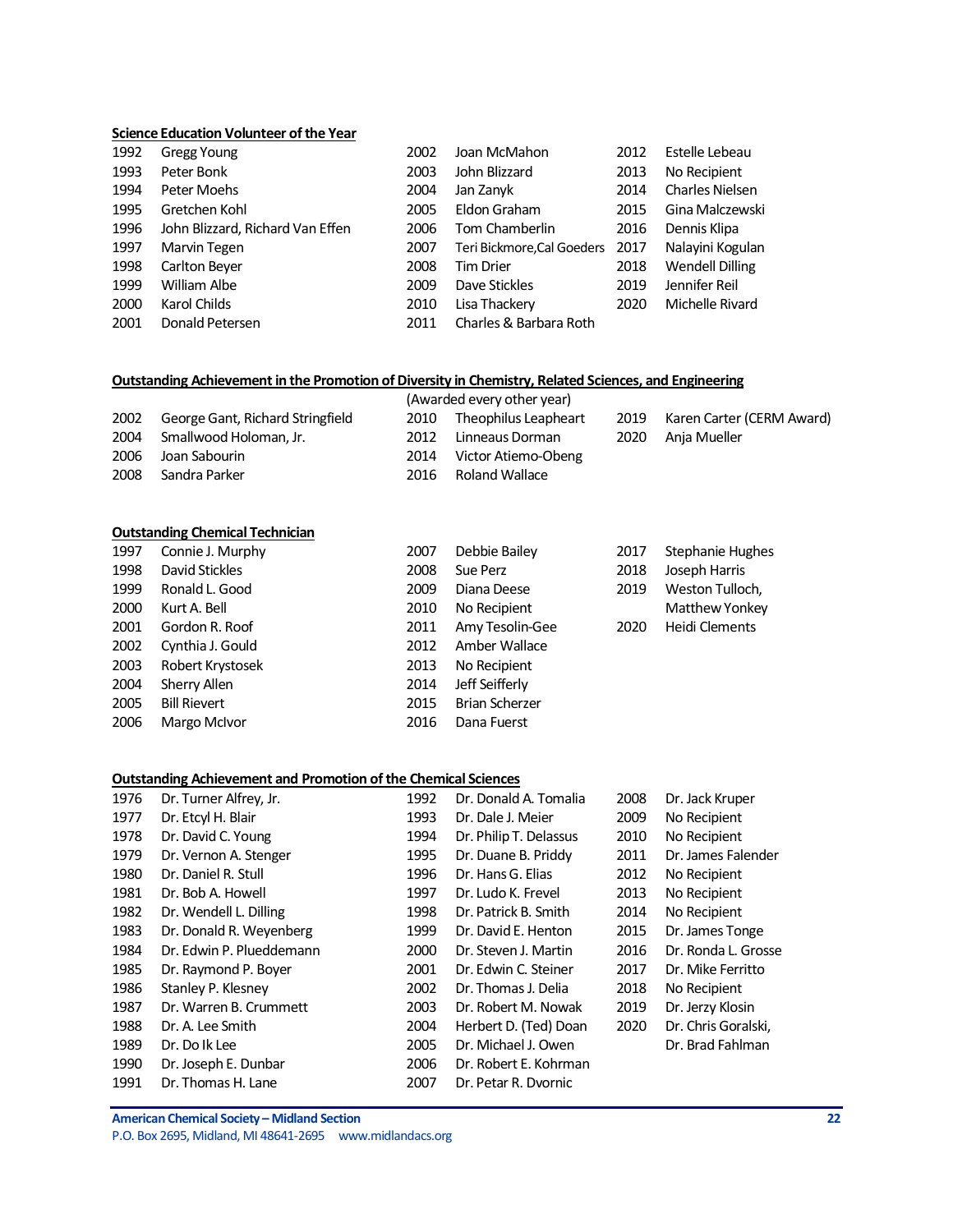#### **Outstanding Service to the American Chemical Society**

| Dr. David C. Young     | 2000 | Dr. Peter & Dr. Patricia Dreyfuss | 2011 | No Recipient  |
|------------------------|------|-----------------------------------|------|---------------|
| Dr. Linneaus C. Dorman | 2001 | Dr. George W. Eastland, Jr.       | 2012 | No Recipient  |
| Dr. Donald R. Petersen | 2002 | Joan Sabourin                     | 2013 | No Recipient  |
| Dr. Wendell L. Dilling | 2003 | John Blizzard                     | 2014 | No Recipient  |
| Dr. Bob A. Howell      | 2004 | Dr. Steven E. Keinath             | 2015 | Amy Tesolin-  |
| Eldon L. Graham        | 2005 | Ann Birch                         | 2016 | Dr. Bob A. Ho |
| Gretchen S. Kohl       | 2006 | Dr. Philip Squattrito             | 2017 | Diana Deese   |
| Fran K. Voci           | 2007 | David L. Stickles                 | 2018 | Dr. Regina Ma |
| Dr. Thomas H. Lane     | 2008 | Connie Murphy                     | 2019 | Dr. Dale LeCa |
| Vicky S. Cobb          | 2009 | No Recipient                      | 2020 | No Recipient  |
| Dr. Theodore E. Tabor  | 2010 | No Recipient                      |      |               |
|                        |      |                                   |      |               |

2012 No Recipient 2014 No Recipient 2015 Amy Tesolin-Gee 2016 Dr. Bob A. Howell 2018 Dr. Regina Malczewski 2019 Dr. Dale LeCaptain 2020 No Recipient

#### **Team Innovation Awards**

2020 Dow Consumer Solutions: Hand Sanitizer for COVID-19 Response Dow Performance Silicones: SILASTIC™ Moldable Optical Silicone Impact Analytical: Leachable and Extractable Studies

#### **Additional, Special Awards**

| 2016 | Corporate Leadership Award                      | Andrew N. Liveris  | Dow Chemical Company                   |
|------|-------------------------------------------------|--------------------|----------------------------------------|
| 2017 | Special Recognition (Kaliapparat)               | Steven E. Keinath  | Michigan Molecular Institute (retired) |
| 2018 | Special Recognition (Through a Different Lens)  | Thomas H. Lane     | Dow Corning Corporation (retired)      |
| 2019 | Special Recognition (Chair, 2019 CERM)          | Dimi Katsoulis     | Dow                                    |
| 2019 | Special Recognition (Chair, 100th Anniv. Cmte.) | Gina Malczewski    | Dow Corning Corporation (retired)      |
| 2019 | Special Recognition (Hospitality Star)          | <b>Emily Deese</b> | Michigan State University              |
| 2019 | Special Recognition (Section Centennial Cert.)  | David Young        | Dow Chemical Company (retired)         |
| 2019 | MI Governor's Senior Volunteer Service Award    | Gina Malczewski    | <b>Midland Section ACS</b>             |
|      |                                                 |                    |                                        |

#### **Midland Section ACS Salutes to Excellence Awards**

- 2001 Thomas Lane
- 2005 Water Warriors (Ogemaw Heights High School), Eldon L. Graham, Chris Powley, Debra Green, Anne DeBoer, Richard Anderson, Max Bottomley, Harold Moll, Russel Tree, Jr.
- 2006 Norman Delisle, John Safranksi, Jr., Richard Anderson, Max Bottomley
- 2008 Harold Moll, Russel Tree, Jr., Norman Delisle, John Safranski, Jr.
- 2009 Saginaw Spirit Hockey Club, Bob Moyer, Nancy Vossen, Vicki Behe, Steve Gribble
- 2010 Linda K. Dielman
- 2013 David Allan
- 2015 Sue Perz, Anatoliy Sokolov, Jaime Curtis-Fisk, Aaron Gaertner
- 2016 Dow Corning Corporation, Cassie Fhaner, Wendy Flory, Gretchen Kohl, Diana Deese
- 2017 Mike Garlick (Dr. Slime), Michael Tulchinsky, Adrianne Cole, Brian Brutyn, Sean V. Murray
- 2018 Dorian Phelps, John Blizzard, Tim Drier, Art Ferruzzi
- 2019 John Metcalf, Jay Martin, Valentina Woodcraft, Clifford Todd, Patrick Smith, Bernadette Harkness A.N. Sreeram, Congressman John Moolenaar (CERM presentations)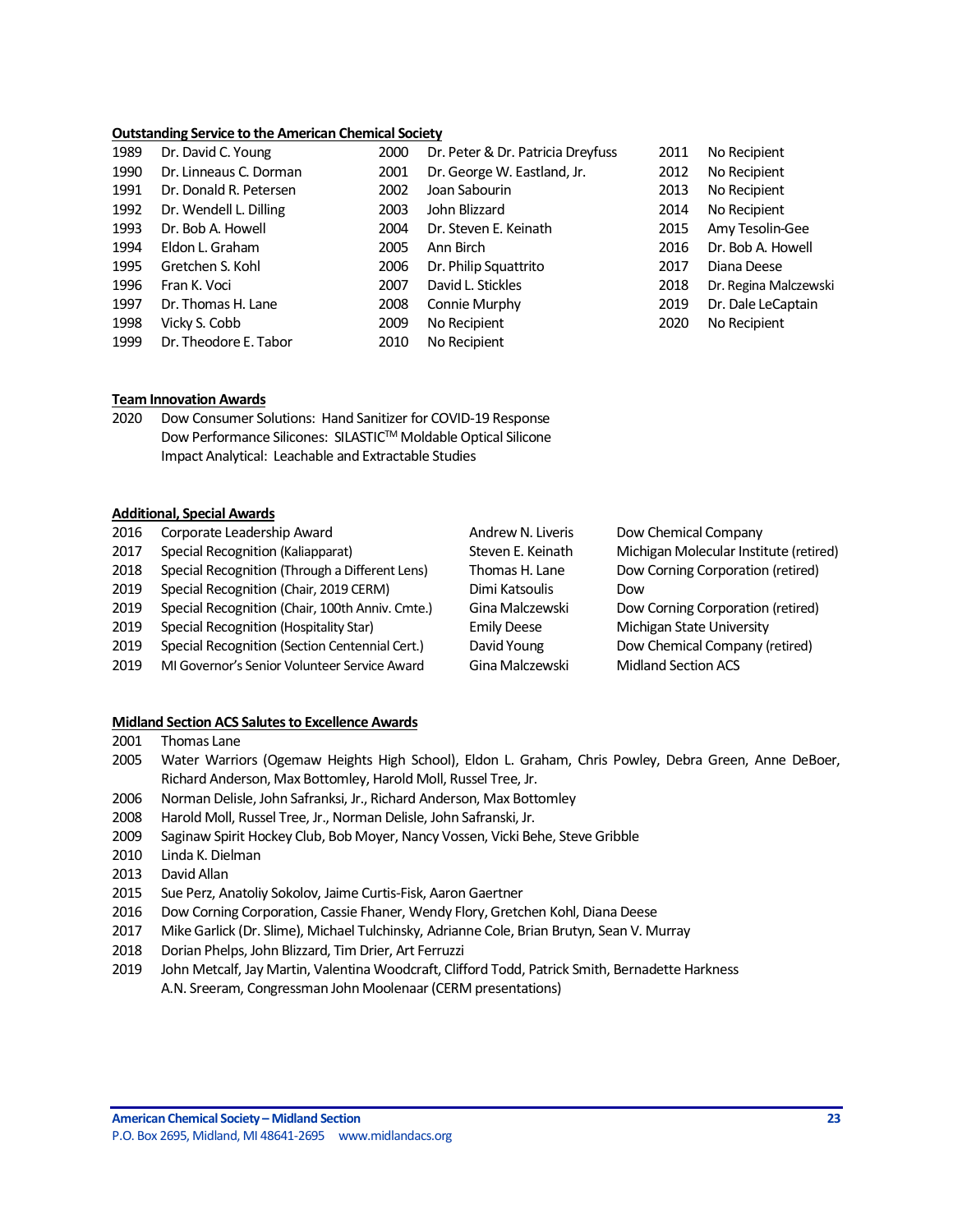#### **Mid-Michigan Technicians Group (MMTG) Outstanding Chemical Technology Student**

| 1998 | Rebecca Hall        | 2007 | Laura Jaska            | 2016 | Dave Starr     |
|------|---------------------|------|------------------------|------|----------------|
| 1999 | Debbie Beuthin      | 2008 | Gerald Rupprecht       | 2017 | No Recipient   |
| 2000 | Sara Shinavar       | 2009 | Kyle Krauseneck        | 2018 | Calyx Moore    |
| 2001 | Dana Bitzer         | 2010 | No Recipient           | 2019 | Lindsay Alarie |
| 2002 | Sarah Bottke        | 2011 | David Gutowski         | 2020 | No Recipient   |
| 2003 | No Recipient        | 2012 | Jeremy Marchand        |      |                |
| 2004 | Fred Jackson        | 2013 | <b>Chadwick Roland</b> |      |                |
| 2005 | <b>Chris Eicher</b> | 2014 | James Nemeth           |      |                |
| 2006 | Phillip Jerewski    | 2015 | Kelly Setula           |      |                |

## <span id="page-23-0"></span>**ACS National Awardsfor 2021–2022 Nomination** *Diana Deese, Awards Committee Chair, Midland Section ACS*

Editor's note: Several Midland Section ACS members have received various National ACS awards over the years. Please see their names, as noted, below.

**American Chemical Society – Midland Section 24** P.O. Box 2695, Midland, MI 48641-2695 www.midlandacs.org [ACS Award for Achievement in Research for the Teaching](http://www.acs.org/content/acs/en/funding-and-awards/awards/national/bytopic/acs-award-for-achievement-in-research-for-the-teaching-and-learning-of-chemistry.html) and Learning of Chemistry [ACS Award for Affordable Green Chemistry](http://www.acs.org/content/acs/en/funding-and-awards/awards/national/bytopic/acs-award-for-affordable-green-chemistry.html) 2012 William J. Kruper [ACS Award for Computers in Chemical and Pharmaceutical Research](http://www.acs.org/content/acs/en/funding-and-awards/awards/national/bytopic/acs-award-for-computers-in-chemical-and-pharmaceutical-research.html) [ACS Award for Creative Advances in Environmental Science and Technology](http://www.acs.org/content/acs/en/funding-and-awards/awards/national/bytopic/acs-award-for-creative-advances-in-environmental-science-and-technology.html) 1986 Eugene E. Kenaga [ACS Award for Creative Invention](http://www.acs.org/content/acs/en/funding-and-awards/awards/national/bytopic/acs-award-for-creative-invention.html) 1984 Edwin P. Plueddemann [ACS Award for Creative Research and Applications of Iodine Chemistry](http://www.acs.org/content/acs/en/funding-and-awards/awards/national/bytopic/acs-award-for-creative-research-and-applications-of-iodine-chemistry.html) [ACS Award for Creative Work in Fluorine Chemistry](http://www.acs.org/content/acs/en/funding-and-awards/awards/national/bytopic/acs-award-for-creative-work-in-fluorine-chemistry.html) [ACS Award for Creative Work in Synthetic Organic Chemistry](http://www.acs.org/content/acs/en/funding-and-awards/awards/national/bytopic/acs-award-for-creative-work-in-synthetic-organic-chemistry.html) [ACS Award for Distinguished Service in the Advancement of Inorganic Chemistry](http://www.acs.org/content/acs/en/funding-and-awards/awards/national/bytopic/acs-award-for-distinguished-service-in-the-advancement-of-lnorganic-chemistry.html) [ACS Award for Encouraging Disadvantaged Students into Careers in the Chemical Sciences](http://www.acs.org/content/acs/en/funding-and-awards/awards/national/bytopic/acs-award-for-encouraging-disadvantaged-students-into-careers-in-the-chemical-sciences.html) [ACS Award for Encouraging Women into Careers in the Chemical Sciences](http://www.acs.org/content/acs/en/funding-and-awards/awards/national/bytopic/acs-award-for-encouraging-women-into-careers-in-the-chemical-sciences.html) [ACS Award for Research at an Undergraduate Institution](http://www.acs.org/content/acs/en/funding-and-awards/awards/national/bytopic/acs-award-for-research-at-an-undergraduate-institution.html) [ACS Award for Team Innovation](http://www.acs.org/content/acs/en/funding-and-awards/awards/national/bytopic/acs-award-for-team-innovation.html) 2015 Ryan Gaston, James R. Keenihan, Abhijit A. Namjoshi, Stephen Pisklak, Jason A. Reese 2017 Robert A. DeVries, Philip Garrou, Carol E. Mohler, Theodore M. Stokich, Jr., Eric S. Moyer [ACS Award in Analytical Chemistry](http://www.acs.org/content/acs/en/funding-and-awards/awards/national/bytopic/acs-award-in-analytical-chemistry.html) [ACS Award in Applied Polymer Science](http://www.acs.org/content/acs/en/funding-and-awards/awards/national/bytopic/acs-award-in-applied-polymer-science.html) 1970 Raymond F. Boyer [ACS Award in Chromatography](http://www.acs.org/content/acs/en/funding-and-awards/awards/national/bytopic/acs-award-in-chromatography.html) 1991 Hamish Small [ACS Award in Colloid Chemistry](http://www.acs.org/content/acs/en/funding-and-awards/awards/national/bytopic/acs-award-in-colloid-chemistry.html) [ACS Award in Industrial Chemistry](http://www.acs.org/content/acs/en/funding-and-awards/awards/national/bytopic/acs-award-in-industrial-chemistry.html) [ACS Award in Inorganic Chemistry](http://www.acs.org/content/acs/en/funding-and-awards/awards/national/bytopic/acs-award-in-inorganic-chemistry.html) [ACS Award in Organometallic Chemistry](http://www.acs.org/content/acs/en/funding-and-awards/awards/national/bytopic/acs-award-in-organometallic-chemistry.html) [ACS Award in Polymer Chemistry](http://www.acs.org/content/acs/en/funding-and-awards/awards/national/bytopic/acs-award-in-polymer-chemistry.html) 1973 Turner Alfrey, Jr. [ACS Award in Pure Chemistry](http://www.acs.org/content/acs/en/funding-and-awards/awards/national/bytopic/acs-award-in-pure-chemistry.html)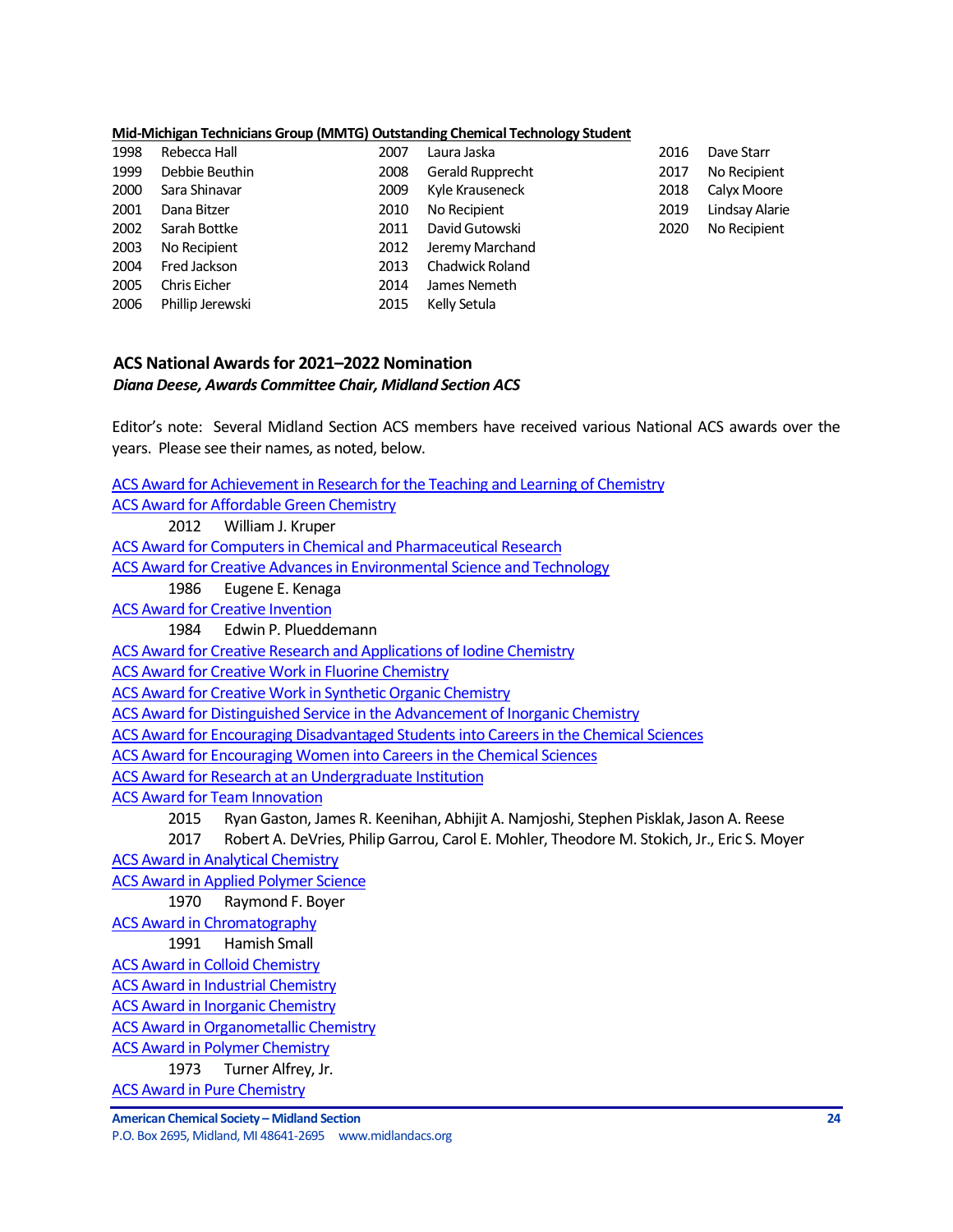[ACS Award in Separations Science and Technology](http://www.acs.org/content/acs/en/funding-and-awards/awards/national/bytopic/acs-award-in-separations-science-and-technology.html)

[ACS Award in Surface Chemistry](http://www.acs.org/content/acs/en/funding-and-awards/awards/national/bytopic/acs-award-in-surface-chemistry.html)

[ACS Award in the Chemistry of Materials](http://www.acs.org/content/acs/en/funding-and-awards/awards/national/bytopic/acs-award-in-the-chemistry-of-materials.html)

**[ACS Award in Theoretical Chemistry](http://www.acs.org/content/acs/en/funding-and-awards/awards/national/bytopic/acs-award-in-theoretical-chemistry.html)** 

[Award for Volunteer Service to the American Chemical Society](http://www.acs.org/content/acs/en/funding-and-awards/awards/national/bytopic/award-for-volunteer-service-to-the-american-chemical-society.html)

[Roger Adams Award in Organic Chemistry](http://www.acs.org/content/acs/en/funding-and-awards/awards/national/bytopic/roger-adams-award-in-organic-chemistry.html)

[Alfred Bader Award in Bioinorganic or Bioorganic Chemistry](http://www.acs.org/content/acs/en/funding-and-awards/awards/national/bytopic/alfred-bader-award-in-bioinorganic-or-bioorganic-chemistry.html)

[Earle B. Barnes Award for Leadership in Chemical Research Management](http://www.acs.org/content/acs/en/funding-and-awards/awards/national/bytopic/earle-b-barnes-award-for-leadership-in-chemical-research-management.html)

- 1987 Malcolm E. Pruitt
	- 2009 Gregg A. Zank
	- 2014 William F. Banholzer

[Ronald Breslow Award for Achievement in Biomimetic Chemistry](http://www.acs.org/content/acs/en/funding-and-awards/awards/national/bytopic/ronald-breslow-award-for-achievement-in-biomimetic-chemistry.html)

[Herbert C. Brown Award for Creative Research in Synthetic Methods](http://www.acs.org/content/acs/en/funding-and-awards/awards/national/bytopic/herbert-c-brown-award-for-creative-research-in-synthetic-methods.html)

[Alfred Burger Award in Medicinal Chemistry](https://www.acs.org/content/acs/en/funding-and-awards/awards/national/bytopic/alfred-burger-award-in-medicinal-chemistry.html?_ga=1.126276233.525249293.1483657158)

[James Bryant Conant Award in High School Chemistry Teaching](http://www.acs.org/content/acs/en/funding-and-awards/awards/national/bytopic/james-bryant-conant-award-in-high-school-chemistry-teaching.html)

[Arthur C. Cope Award](http://www.acs.org/content/acs/en/funding-and-awards/awards/national/bytopic/arthur-c-cope-award.html)

[Arthur C. Cope Scholar Awards](https://www.acs.org/content/acs/en/funding-and-awards/awards/national/bytopic/arthur-cope-scholar-award.html?_ga=1.41640802.1585534025.1483717018)

[Elias J. Corey Award for Outstanding Original Contribution in Organic Synthesis by a Young Investigator](http://www.acs.org/content/acs/en/funding-and-awards/awards/national/bytopic/elias-j-corey-award-for-outstanding-original-contribution-in-organic-synthesis-by-a-young-investigator.html)

[F. Albert Cotton Award in Synthetic Inorganic Chemistry](http://www.acs.org/content/acs/en/funding-and-awards/awards/national/bytopic/f-albert-cotton-award-in-synthetic-inorganic-chemistry.html)

[Peter Debye Award in Physical Chemistry](http://www.acs.org/content/acs/en/funding-and-awards/awards/national/bytopic/peter-debye-award-in-physical-chemistry.html)

[Frank H. Field and Joe L. Franklin Award for Outstanding Achievement in Mass Spectrometry](http://www.acs.org/content/acs/en/funding-and-awards/awards/national/bytopic/frank-h-field-and-joe-l-franklin-award-for-outstanding-achievement-in-mass-spectrometry.html)

Francis P. Garvan - [John M. Olin Medal](http://www.acs.org/content/acs/en/funding-and-awards/awards/national/bytopic/francis-p-garvan-john-m-olin-medal.html)

James T. Grady - [James H. Stack Award for Interpreting Chemistry for the Public](http://www.acs.org/content/acs/en/funding-and-awards/awards/national/bytopic/james-t-grady-james-h-stack-award-for-interpreting-chemistry-for-the-public.html)

[Harry Gray Award for Creative Work in Inorganic Chemistry by a Young Investigator](http://www.acs.org/content/acs/en/funding-and-awards/awards/national/bytopic/harry-gray-award-for-creative-work-in-inorganic-chemistry-by-a-y.html)

[Ernest Guenther Award in the Chemistry of Natural Products](http://www.acs.org/content/acs/en/funding-and-awards/awards/national/bytopic/ernest-guenther-award-in-the-chemistry-of-natural-products.html)

[Kathryn C. Hach Award for Entrepreneurial Success](http://www.acs.org/content/acs/en/funding-and-awards/awards/national/bytopic/entrepreneurial-success.html)

[M. Frederick Hawthorne Award in Main Group Inorganic Chemistry](https://www.acs.org/content/acs/en/funding-and-awards/awards/national/bytopic/m-frederick-hawthorne-award-in-main-group-inorganic-chemistry.html)

[E. B. Hershberg Award for Important Discoveries in Medicinally Active Substances](http://www.acs.org/content/acs/en/funding-and-awards/awards/national/bytopic/e-b-hershberg-award-for-important-discoveries-in-medicinally-active-substances.html)

[Joel Henry Hildebrand Award in the Theoretical and Experimental Chemistry of Liquids](http://www.acs.org/content/acs/en/funding-and-awards/awards/national/bytopic/joel-henry-hildebrand-award-in-the-theoretical-and-experimental-chemistry-of-liquids.html)

[Ralph F. Hirschmann Award in Peptide Chemistry](https://www.acs.org/content/acs/en/funding-and-awards/awards/national/bytopic/ralph-f-hirschmann-award-in-peptide-chemistry.html?_ga=1.155637183.525249293.1483657158)

[Ipatieff Prize](https://www.acs.org/content/acs/en/funding-and-awards/awards/national/bytopic/ipatieff-prize.html?_ga=1.155637183.525249293.1483657158)

[Frederic Stanley Kipping Award in Silicon Chemistry](http://www.acs.org/content/acs/en/funding-and-awards/awards/national/bytopic/frederic-stanley-kipping-award-in-silicon-chemistry.html)

1990 John L. Speier, Jr.

[Irving Langmuir Award in Chemical Physics](https://www.acs.org/content/acs/en/funding-and-awards/awards/national/bytopic/irving-langmuir-award-in-chemical-physics.html?_ga=1.61816104.525249293.1483657158)

[Josef Michl ACS Award in Photochemistry](https://www.acs.org/content/acs/en/funding-and-awards/awards/national/bytopic/josef-michl-acs-award-in-photochemistry.html?cq_ck=1404230027376&_ga=1.268382858.525249293.1483657158)

[E. V. Murphree Award in Industrial and Engineering Chemistry](http://www.acs.org/content/acs/en/funding-and-awards/awards/national/bytopic/e-v-murphree-award-in-industrial-and-engineering-chemistry.html)

[Nakanishi Prize](http://www.acs.org/content/acs/en/funding-and-awards/awards/national/bytopic/nakanishi-prize.html)

[Nobel Laureate Signature Award for Graduate Education in Chemistry](http://www.acs.org/content/acs/en/funding-and-awards/awards/national/bytopic/nobel-laureate-signature-award-for-graduate-education-in-chemistry.html)

[James Flack Norris Award in Physical Organic Chemistry](http://www.acs.org/content/acs/en/funding-and-awards/awards/national/bytopic/james-flack-norris-award-in-physical-organic-chemistry.html)

[George A. Olah Award in Hydrocarbon or Petroleum Chemistry](http://www.acs.org/content/acs/en/funding-and-awards/awards/national/bytopic/george-a-olah-award-in-hydrocarbon-or-petroleum-chemistry.html)

[Charles Lathrop Parsons Award](http://www.acs.org/content/acs/en/funding-and-awards/awards/national/bytopic/charles-lathrop-parsons-award.html)

[George C. Pimentel Award in Chemical Education](http://www.acs.org/content/acs/en/funding-and-awards/awards/national/bytopic/george-c-pimentel-award-in-chemical-education.html)

[Priestley Medal](http://www.acs.org/content/acs/en/funding-and-awards/awards/national/bytopic/priestley-medal.html)

[Glenn T. Seaborg Award for Nuclear Chemistry](http://www.acs.org/content/acs/en/funding-and-awards/awards/national/bytopic/glenn-t-seaborg-award-for-nuclear-chemistry.html)

[Gabor A. Somorjai Award for Creative Research in Catalysis](http://www.acs.org/content/acs/en/funding-and-awards/awards/national/bytopic/gabor-a-somorjai-award-for-creative-research-in-catalysis.html)

[George and Christine Sosnovsky Award for Cancer Research](http://www.acs.org/content/acs/en/funding-and-awards/awards/national/bytopic/the-george-and-christine-sosnovsky-award-for-cancer-research.html)

[Henry H. Storch Award in Energy Chemistry](https://www.acs.org/content/acs/en/funding-and-awards/awards/national/bytopic/henry-h-storch-award-in-energy-chemistry.html)

**American Chemical Society – Midland Section 25**

P.O. Box 2695, Midland, MI 48641-2695 www.midlandacs.org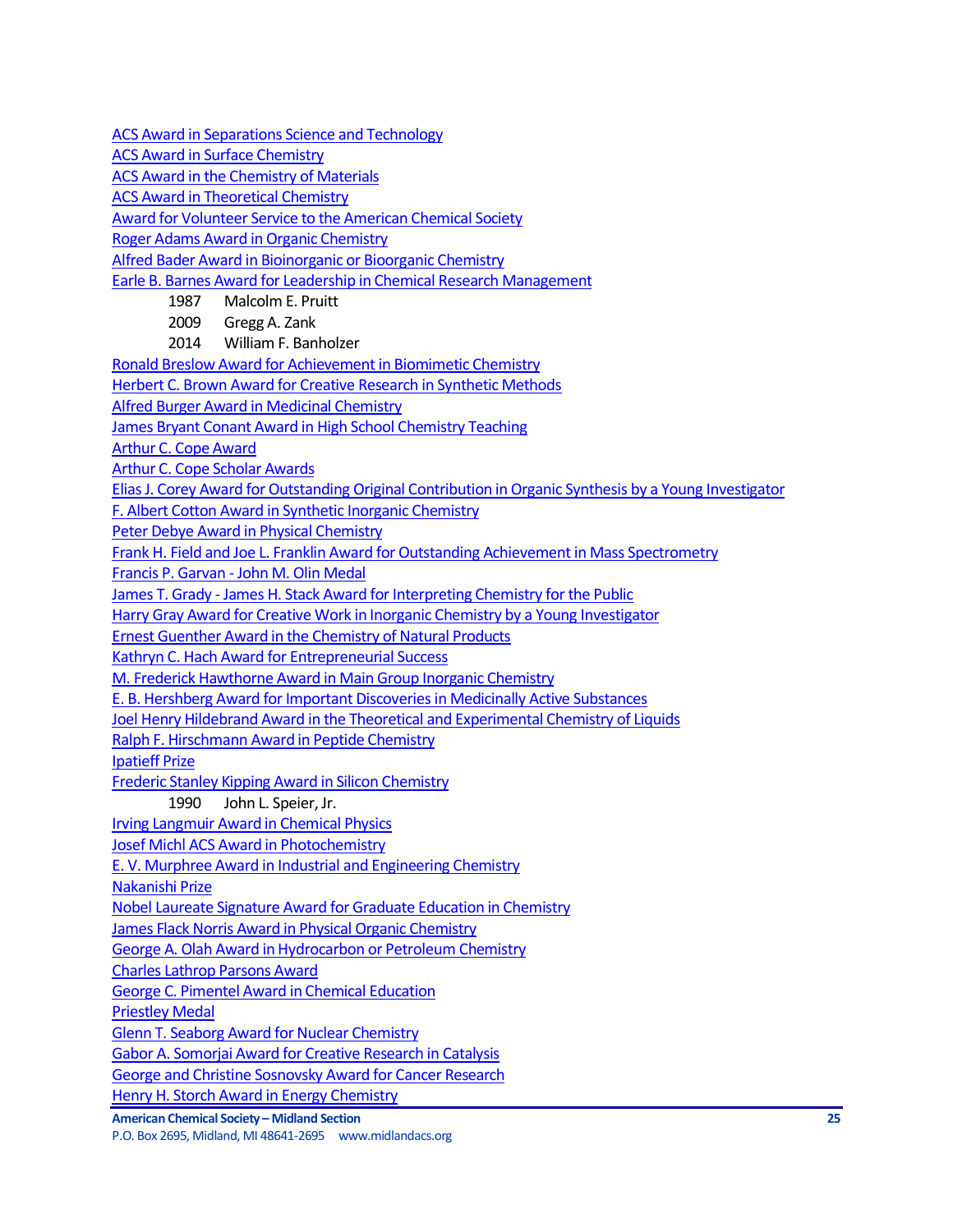[E. Bright Wilson Award in Spectroscopy](http://www.acs.org/content/acs/en/funding-and-awards/awards/national/bytopic/e-bright-wilson-award-in-spectroscopy.html) [Ahmed Zewail Award in Ultrafast Science and Technology](http://www.acs.org/content/acs/en/funding-and-awards/awards/national/bytopic/the-ahmed-zewail-award-in-ultrafast-science-and-technology.html)

Criteria and deadlines for the National ACS awards, and other grants and considerations, can be found at <http://www.acs.org/content/acs/en/funding-and-awards/awards/national/nominations.html>

The full list of National ACS awards by title can be found at [https://www.acs.org/content/acs/en/funding-and](https://www.acs.org/content/acs/en/funding-and-awards/awards/national/bytopic.html)[awards/awards/national/bytopic.html](https://www.acs.org/content/acs/en/funding-and-awards/awards/national/bytopic.html)

## <span id="page-25-0"></span>**Midland Section Recipients of National, Division, and Regional ACS Awards** *Diana Deese, Awards Committee Chair, Midland Section ACS*

### [National ACS Fellows](https://www.acs.org/content/acs/en/funding-and-awards/fellows.html?_ga=1.101250693.525249293.1483657158)

- 2010 Wendell L. Dilling, Michael J. Owen
- 2011 Bob A. Howell, Thomas H. Lane, Connie J. Murphy
- 2013 Patrick B. Smith
- 2014 Janet M. Smith
- 2015 Gretchen S. Kohl
- 2016 Joan M. Sabourin
- 2017 Mark E. Jones
- 2018 Susan Beda Butts
- 2019 Jerzy Klosin, Regina Malczewski
- 2020 Christian T. Goralski

#### [National ACS Heroes of Chemistry](https://www.acs.org/content/acs/en/funding-and-awards/awards/industry/heroes.html)

- 1999 Etcyl Blair, Ray Rigterink, Art Sexton
- 2000 L.C. Rubens
- 2015 David Devore, David Neithamer, Peter Nickias, Jasson Patton, James Stevens, David Wilson
- 2017 James Bohling, Stan Brownell

#### [National ACS Helen M. Free Award for Public Outreach](https://www.acs.org/content/acs/en/funding-and-awards/awards/other/public/helenmfreeawardforpublicoutreach.html?_ga=1.102306181.525249293.1483657158)

2015 Regina Malczewski

#### [National ACS Local Section Outreach Volunteer of the Year Award](https://www.acs.org/content/acs/en/membership-and-networks/ls/grantsawards/local-section-outreach-volunteers.html?_ga=1.163659451.525249293.1483657158)

- 2014 Regina M. Malczewski
- 2015 Michelle L. Rivard
- 2016 Dave Stickles
- 2017 Diana Deese
- 2018 Michael Tulchinsky
- 2019 Lauren McCullough
- 2020 Dimi Katsoulis

## [National ACS Women Chemists Committee \(WCC\) Rising Star Award](https://www.acs.org/content/acs/en/funding-and-awards/awards/other/diversity/wcc-rising-star-award.html)

- 2015 Jaime Curtis-Fisk
- 2017 Beata A. Kilos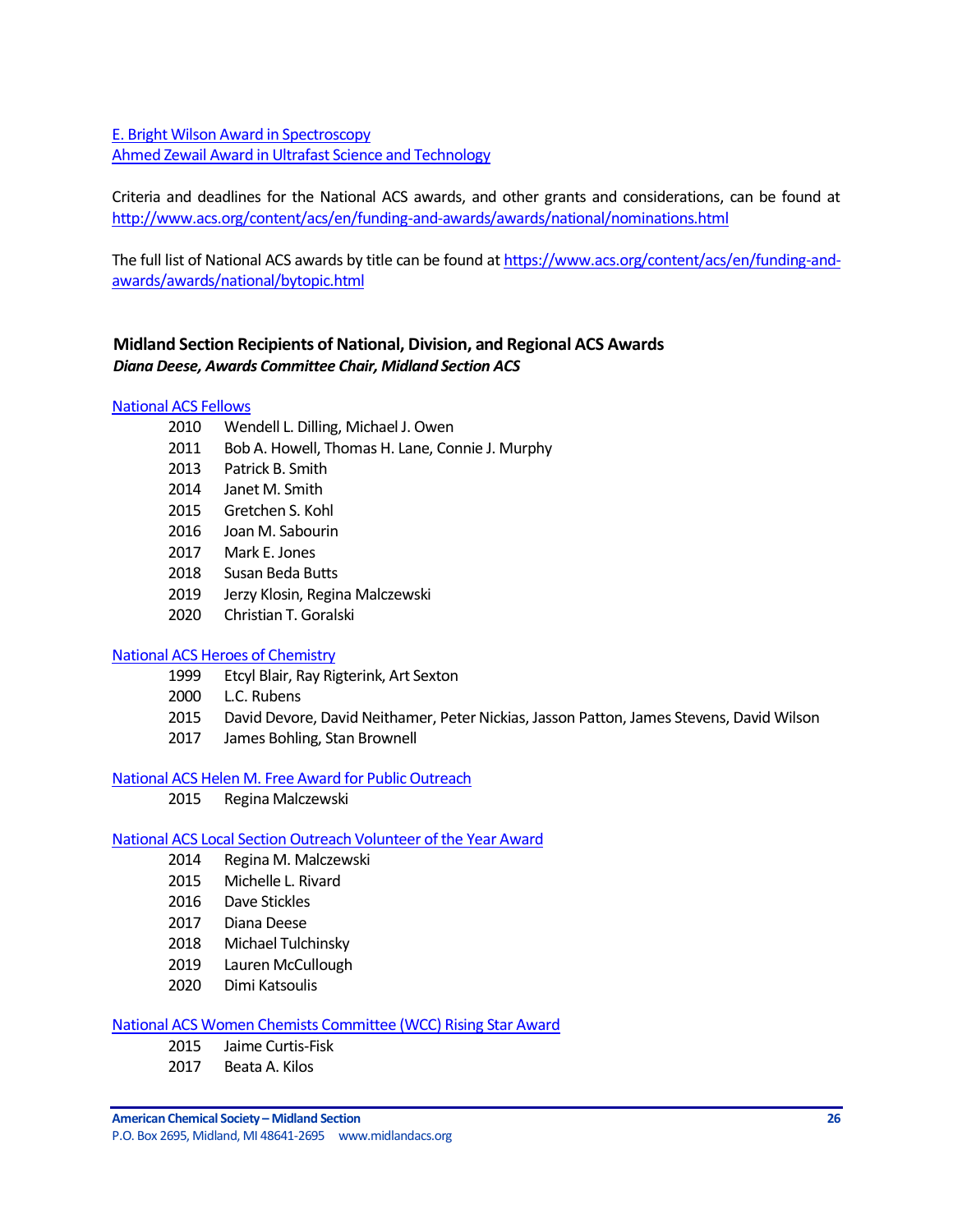[ACS Division of Business Development and Management Henry F. Whalen, Jr. Award for Excellence in Business](http://bmgt.org/awards.html)  [Development and Management in the Chemical Enterprise](http://bmgt.org/awards.html)

2018 Thomas Lane

#### [ACS Division of Chemical Technicians National Chemical Technician Award](https://www.acs.org/content/acs/en/funding-and-awards/awards/division/technicians/national-chemical-technician-award.html)

- 2000 David L. Stickles
- 2001 Susan Youngs
- 2006 Robert Krystosek
- 2007 Margo McIver
- 2008 Janet Smith
- 2014 Diana Deese
- 2015 Jeff Seifferly
- 2018 Michelle Rivard

#### [ACS Division of Industrial & Engineering Chemistry Applied Chemical Technology \(ACT\) Award](http://iecdivision.sites.acs.org/)

- 2014 Janet M. Smith
- 2017 Michelle Cummings

#### [ACS Division of Industrial & Engineering Chemistry Early Career Fellow Award](http://iecdivision.sites.acs.org/)

2018 Beata Kilos

### [ACS Division of Professional Relations Henry Hill Award](https://www.acs.org/content/acs/en/funding-and-awards/awards/division/professionalrelations/prof-henry-hill-award.html)

2016 Thomas Lane

#### [Stanley C. Israel Regional Award for Advancing Diversity in the Chemical Sciences](https://www.acs.org/content/acs/en/funding-and-awards/awards/other/diversity/stan-israel-award.html?_ga=1.122460559.525249293.1483657158)

- 2016 Thomas Lane (CERM, Covington, KY)
- 2019 Jim Fitterling (CERM, Midland, MI)

## [E. Ann Nalley Regional Award for Volunteer Service to the American Chemical Society](https://www.acs.org/content/acs/en/funding-and-awards/awards/regional/e-ann-nalley-regional-award-for-volunteer-service-to-the-american-chemical-society.html?_ga=1.58725929.525249293.1483657158)

- 2013 Bob Howell (CERM, Mount Pleasant, MI)
- 2014 Patrick B. Smith (CERM, Pittsburgh, PA)
- 2019 Michelle Rivard (CERM, Midland, MI)

## Commitment to Diversity and Inclusion Award – Midland Local Section Inclusion & Diversity Committee 2020 James Walker

# Encouraging Women in the Chemical Sciences Award – Midland Local Section Women Chemists Committee

2019 Beata Kilos-Reaume

## Shirley B. Radding Award – [Santa Clara Valley Local Section](https://www.acs.org/content/acs/en/funding-and-awards/awards/acs-local-section-awards/awards-santa-clara-valley/santa-clara-shirley-b-radding-award.html)

2015 Connie Murphy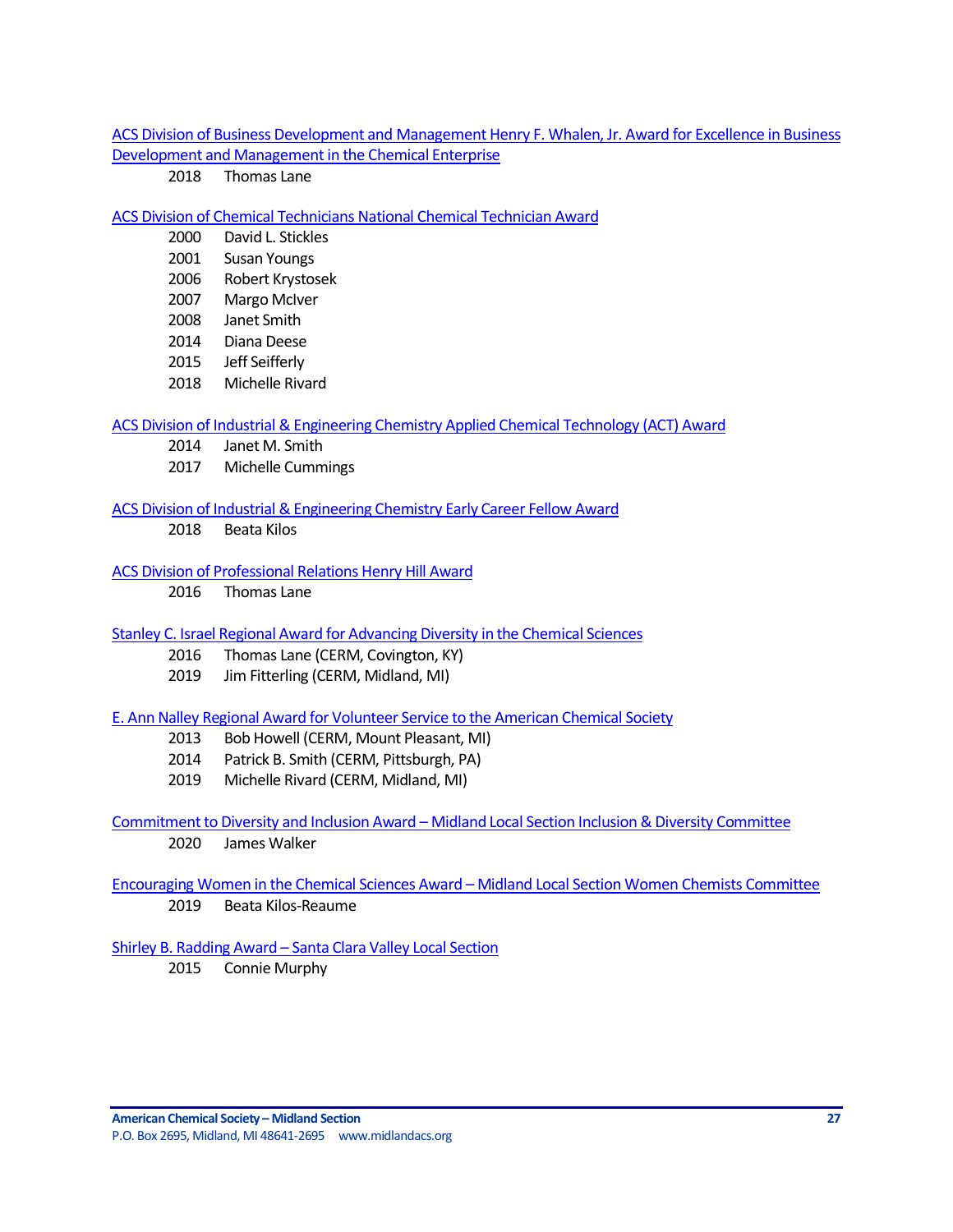## <span id="page-27-0"></span>**Upcoming Dates, Events, and Other Updates**

- January 4 (7:00 8:00 PM) Midland Section ACS Board meeting (**WebEx only meeting**) via a WebEx conference call connection a[t Cisco Webex Meeting -](https://laurenmccullough.my.webex.com/webappng/sites/laurenmccullough.my/meeting/download/1fe34d004133d24e0415cae3b860f29e) January 2021, phone number: 989-633-1166.
- January 13 (7:00 8:30 PM) Free MSU Family Astronomy Night Zoom meeting event on the topic of *Our Marvelous Moon*. All are welcome to join. Just click on<https://msu.zoom.us/j/93351955313> and enter the password MSU. For any questions, please contact Clare Light a[t lightcla@msu.edu](mailto:lightcla@msu.edu) or 989-374-9904.
- February 1 (4:00 5:00 PM) CMU Spring 2021 Virtual Seminar Series, featuring Prof. Steven Townsend from Vanderbilt University. All are welcome and encouraged to join in this virtual WebEx seminar. Just click on the following link: [http://cmich.webex.com/meet/swart1bm.](http://cmich.webex.com/meet/swart1bm) For any questions, please contact Ben Swarts a[t ben.swarts@cmich.edu.](mailto:ben.swarts@cmich.edu)
- February 1 (7:00 8:00 PM) Midland Section ACS Board meeting, MCFTA Board Room (anticipated location, in person), or via a WebEx conference call connection a[t Cisco Webex Meeting -](https://laurenmccullough.my.webex.com/webappng/sites/laurenmccullough.my/meeting/download/1fe34d004133d24e0415cae3b860f29e) February 2021, phone number: 989-633-1166.
- February 15 **Deadline for applications for Midland Section ACS scholarships** available through the Midland Area Community Foundation (Fund #399). For any questions, please contact Gina Malczewski at [reginamalczewski@gmail.com](mailto:reginamalczewski@gmail.com) or Heather Crowl at the Midland Area Community Foundation.
- March 1 (7:00 8:00 PM) Midland Section ACS Board meeting, MCFTA Board Room (anticipated location, in person), or via a WebEx conference call connection at [Cisco Webex Meeting -](https://laurenmccullough.my.webex.com/webappng/sites/laurenmccullough.my/meeting/download/1fe34d004133d24e0415cae3b860f29e) March 2021, phone number: 989-633-1166.
- March 15 (4:00 5:00 PM) CMU Spring 2021 Virtual Seminar Series, featuring CMU MS alum Prof. Jennifer Shomaker from the University of Wisconsin, Madison. All are welcome and encouraged to join in this virtual WebEx seminar. Just click on the following link: [http://cmich.webex.com/meet/swart1bm.](http://cmich.webex.com/meet/swart1bm) For any questions, please contact Ben Swarts at **ben.swarts@cmich.edu.**
- March 26 **Deadline for Midland Section ACS Spring Awards nominations** to honor outstanding educators, volunteers, and colleagues. For more information, contact Diana Deese, Midland Section ACS Awards Committee Chair, a[t dkdeese@dow.com](mailto:dkdeese@dow.com) or 989-636-9915.
- April 5 (7:00 8:00 PM) Midland Section ACS Board meeting, MCFTA Board Room (anticipated location, in person), or via a WebEx conference call connection at [Cisco Webex Meeting -](https://laurenmccullough.my.webex.com/webappng/sites/laurenmccullough.my/meeting/download/1fe34d004133d24e0415cae3b860f29e) April 2021, phone number: 989-633-1166.
- April 5-16, 2021 (**Save the Date**) Spring 2021 National ACS Meeting & Exposition (**Virtual only event**). Meeting theme – *Macromolecular Chemistry: The Second Century*. For more information, please see [https://www.acs.org/content/acs/en/meetings/acs-meetings.html.](https://www.acs.org/content/acs/en/meetings/acs-meetings.html)
- April 12 (4:00 5:00 PM) CMU Spring 2021 Virtual Seminar Series, featuring Prof. Marcos Pires from the University of Virginia. All are welcome and encouraged to join in this virtual WebEx seminar. Just click on the following link: [http://cmich.webex.com/meet/swart1bm.](http://cmich.webex.com/meet/swart1bm) For any questions, please contact Ben Swarts a[t ben.swarts@cmich.edu.](mailto:ben.swarts@cmich.edu)
- April 26 (4:00 5:00 PM) CMU Spring 2021 Virtual Seminar Series, featuring Prof. Alison Narayan from the University of Michigan. All are welcome and encouraged to join in this virtual WebEx seminar. Just click on the following link: [http://cmich.webex.com/meet/swart1bm.](http://cmich.webex.com/meet/swart1bm) For any questions, please contact Ben Swarts a[t ben.swarts@cmich.edu.](mailto:ben.swarts@cmich.edu)
- May 3 (7:00 8:00 PM) Midland Section ACS Board meeting, MCFTA Board Room (anticipated location, in person), or via a WebEx conference call connection at [Cisco Webex Meeting -](https://laurenmccullough.my.webex.com/webappng/sites/laurenmccullough.my/meeting/download/1fe34d004133d24e0415cae3b860f29e) May 2021, phone number: 989-633-1166.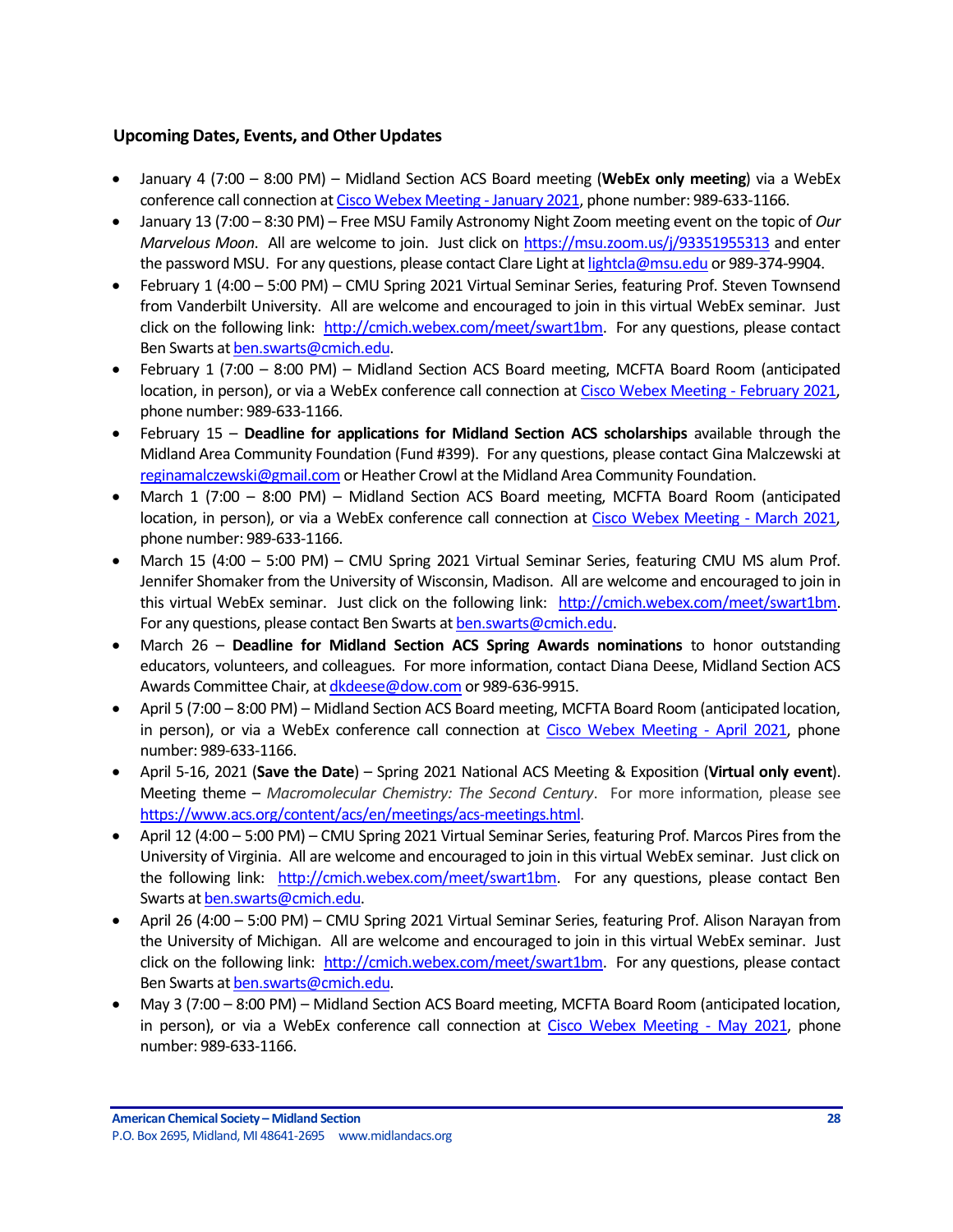- May 6 (**Save the Date, Evening Program**) Midland Section ACS Spring Awards Banquet, Great Hall Banquet & Convention Center, 5121 Bay City Road, Midland. For more information, contact Diana Deese, Midland Section ACS Awards Committee Chair, a[t dkdeese@dow.com](mailto:dkdeese@dow.com) or 989-636-9915.
- May/June 2021 (**Dates TBD**) 2020 ACS Central Regional Meeting, Columbus, OH. Note: CERM 2020 was postponed and will potentially take place in May or June 2021. The dates are still to be determined. For more information, please se[e https://cerm2020.org/?sc=200226\\_mtg\\_em\\_regional\\_CERM\\_od.](https://cerm2020.org/?sc=200226_mtg_em_regional_CERM_od)
- June 6-9, 2021 (**Save the Date**) 2021 ACS Great Lakes Regional Meeting (GLRM), Minneapolis, MN. For more information, please se[e https://www.acs.org/content/acs/en/meetings/regional/great-lakes.html.](https://www.acs.org/content/acs/en/meetings/regional/great-lakes.html)
- June 7 (7:00 8:00 PM) Midland Section ACS Board meeting, MCFTA Board Room (anticipated location, in person), or via a WebEx conference call connection at [Cisco Webex Meeting -](https://laurenmccullough.my.webex.com/webappng/sites/laurenmccullough.my/meeting/download/1fe34d004133d24e0415cae3b860f29e) June 2021, phone number: 989-633-1166.
- August 2 (7:00 8:00 PM) Midland Section ACS Board meeting, MCFTA Board Room (anticipated location, in person), or via a WebEx conference call connection at [Cisco Webex Meeting -](https://laurenmccullough.my.webex.com/webappng/sites/laurenmccullough.my/meeting/download/1fe34d004133d24e0415cae3b860f29e) August 2021, phone number: 989-633-1166.
- August 22-26, 2021 (**Save the Date**) Fall 2021 National ACS Meeting & Exposition (**Atlanta, GA and Online**). Meeting theme – *Resilience of Chemistry*. For more information, please see [https://www.acs.org/content/acs/en/meetings/national-meeting/about/future-meetings.html.](https://www.acs.org/content/acs/en/meetings/national-meeting/about/future-meetings.html)
- September 7 (7:00 8:00 PM) Midland Section ACS Board meeting, MCFTA Board Room (anticipated location, in person), or via a WebEx conference call connection at [Cisco Webex Meeting -](https://laurenmccullough.my.webex.com/webappng/sites/laurenmccullough.my/meeting/download/1fe34d004133d24e0415cae3b860f29e) September [2021,](https://laurenmccullough.my.webex.com/webappng/sites/laurenmccullough.my/meeting/download/1fe34d004133d24e0415cae3b860f29e) phone number: 989-633-1166. **Please note: This Board meeting is being held on Tuesday evening, not the usual Monday evening.**
- October 4 (7:00 8:00 PM) Midland Section ACS Board meeting, MCFTA Board Room (anticipated location, in person), or via a WebEx conference call connection at [Cisco Webex Meeting -](https://laurenmccullough.my.webex.com/webappng/sites/laurenmccullough.my/meeting/download/1fe34d004133d24e0415cae3b860f29e) October 2021, phone number: 989-633-1166.
- November 1 (7:00 8:00 PM) Midland Section ACS Board meeting, MCFTA Board Room (anticipated location, in person), or via a WebEx conference call connection a[t Cisco Webex Meeting -](https://laurenmccullough.my.webex.com/webappng/sites/laurenmccullough.my/meeting/download/1fe34d004133d24e0415cae3b860f29e) November 2021, phone number: 989-633-1166.
- December 6 (7:00 8:00 PM) Midland Section ACS Board meeting, MCFTA Board Room (anticipated location, in person), or via a WebEx conference call connection a[t Cisco Webex Meeting -](https://laurenmccullough.my.webex.com/webappng/sites/laurenmccullough.my/meeting/download/1fe34d004133d24e0415cae3b860f29e) December 2021, phone number: 989-633-1166.